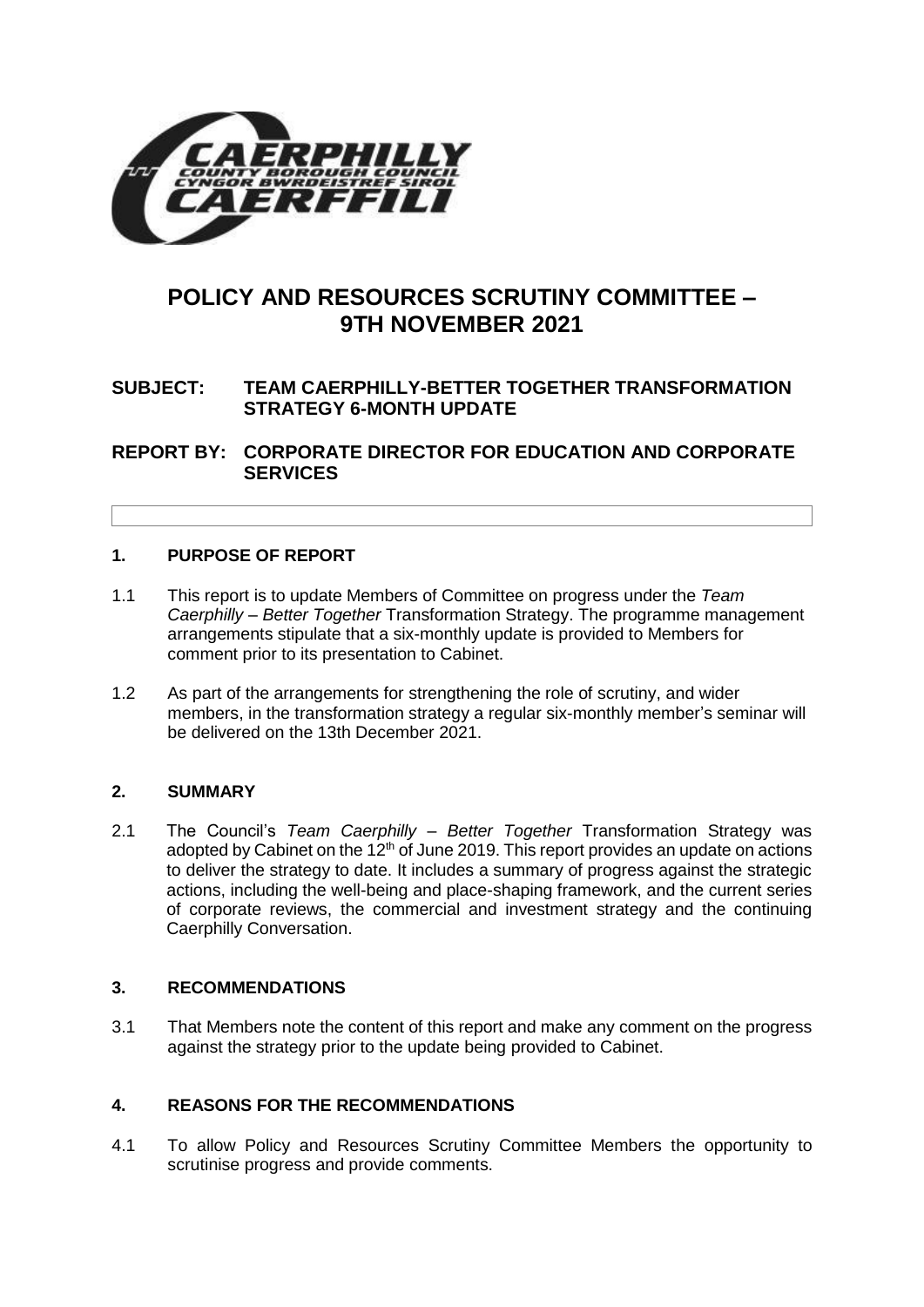# **5. THE REPORT**

5.1 Committee receive regular updates on the transformation programmes. The programme management arrangements for the Team Caerphilly – Better Together strategy require that six-monthly progress reports are provided to Policy and Resources Scrutiny Committee, prior to presentation to Cabinet. Further that a regular seminar is provided to engage with all members after update to Cabinet. To provide an update to Committee this report is grouped into headings that categorise the activity over the past seven months.

# 5.2 **Corporate Reviews- Transforming How the Council Works**

A brief summary of progress against each of the ten current corporate reviews is provided below, further detail against each outcome and workstream is provided in Appendix 1. To remind Committee the corporate reviews are:

|                | <b>Walk-in Services Review</b>                          |
|----------------|---------------------------------------------------------|
| $\overline{2}$ | <b>Remote Contact Review</b>                            |
| 3              | <b>Front-line Delivery Review</b>                       |
| $\overline{4}$ | <b>Support Services Review</b>                          |
| 5              | Information, Insight and Intelligence Review            |
| 6              | <b>Flexible Working Review</b>                          |
|                | Sustainable Financial Planning Review                   |
| 8              | <b>Workforce Development Review</b>                     |
| 9              | Corporate Volunteering and Community Partnership Review |
| 10             | Decision-making Review                                  |

**Walk-in Services Review-** To date mapping activity has helped in understanding the size and scope of our service locations and the range of services provided. A decision-making tool has been developed using a facilities framework approach to consider what we provide and where and how. This has steered thinking around developing community focussed locations as the primary output of this review. A consolidation of locations will be considered in later stages ensuring equity of provision across communities and equality of access with a view to driving footfall in town centres. A 'hub' model is proposed that will develop tier 1 locations as centres for community use, access to council services and agile working drop-in locations. One of the key aims is to ensure a presence and where possible, and space allows, share Council service locations with communities for their use. The review is moving to the Phase 2 stage with new workstreams developed, one of which will be extensive internal and external engagement with staff and customers. There are links to the Agile Working review and the needs of an agile workforce and the Remote Contact review and the digitisation of service provision.

**Remote Contact Review-** A new telephony system has been rolled out across customer services enabling faster resolution of enquiries, providing real time data on call volume and agent availability. Feedback from service managers and call handlers has been extremely positive and more services will be transferred to the new system with a view to, as far as is possible, a single contact number for all enquiries. Digital channel shift and the development of a new website and staff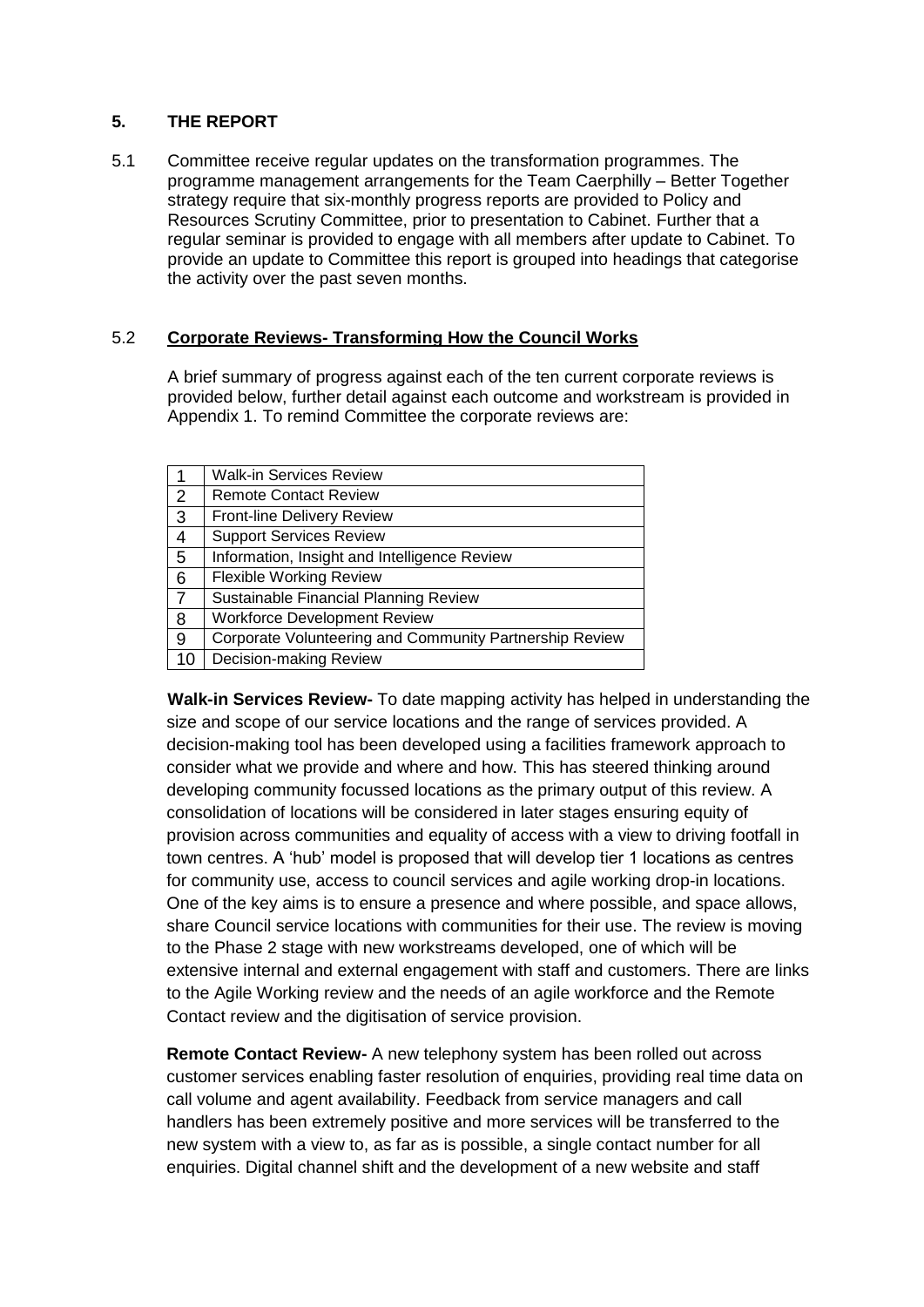intranet was going to be supported by the Centre for Digital Public Services, unfortunately they have withdrawn the support on offer for reasons beyond the control of the Council. The work will continue in house. Digitisation of the process for handling customer complaints is nearing completion and will dovetail with the new Complaints and Concerns policy

**Front-line Delivery Review-** The focus of this review is on how best to improve front-line services and a new workstream on the provision of opportunities to develop commercial partnerships. Work with Digital Services is looking at the Abavus software as a tool to streamline requests for service. Strengthening capacity across the frontline has been supported by data analysis, particularly during periods of inclement weather, or other service pressures, with work underway to strengthen links between services that operate geographically. The paperless service in Housing Repairs is being used as a model for other front-line services to consider. Engagement with communities on how the Council can work closer with them to improve issues that concern them is planned.

**Support Services Review-** Building upon learning gathered from colleagues pre and during the COVID response the review is focussing on ensuring internal processes are as effective and efficient as possible. Baseline data gathering has been completed across all internal services and an analysis undertaken of all planned or impending work programmes that are aimed at improving inter-Council services. Further focus group sessions are planned to understand support services as enablers to customer facing services. The digital options that have been demonstrated in other services e.g. free school meal applications offer scope to remove time consuming processes that slow down back-office functions.

**Information, Insight and Intelligence Review-** The work is focussing on enhancing the use of data across the Council to enable improvements in the consistency and efficiency of collection and the creation of tools and datasets that bring together previously disparate sources to improve analytics. The initial audit of all data sets has been completed and an analysis of this is underway. Future models of data management are being considered by looking at all data analysis capacity, and skills gaps, across the Council. A new Digital Solutions Board meets regularly to advise on consolidation of data tools and systems and to effectively 'gatekeep' any new acquisitions to ensure they are in line with longer term aims and making use of existing functionality in systems we already own. Microsoft Office365 packages like Power BI and Forms are being used to improve data gathering and display/usage. The new ICT Strategy that supports this work was agreed on the  $9<sup>th</sup>$  June. Externally, digital inclusion has formed part of the review with a round table of various teams that support digitally excluded groups to access services on-line.

**Flexible/Agile Working Review-** The workstreams for this review are progressing well, although slower than originally anticipated. Data on staffing, locations and equipment needs has been gathered and is being analysed. A categorisation of roles has been completed and equipment records updated to inform the next stages of the review. A high-level costs analysis of agile equipment needs will be completed; a trial is underway in Customer and Digital Services to replace desk-based equipment with laptops and docking stations. The results of the recent staff survey have been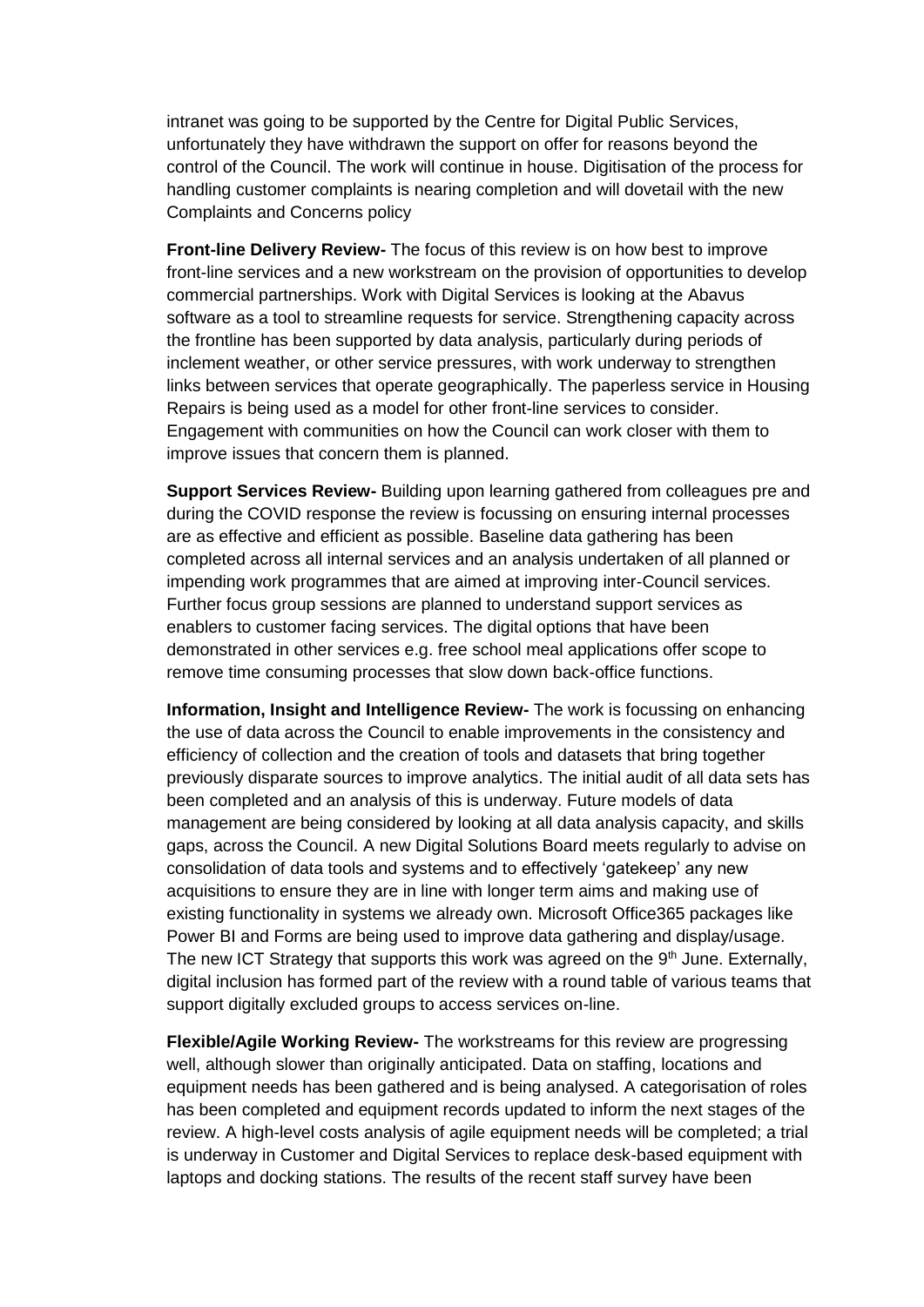examined against the engagement exercise with staff on home working undertaken last year. HR policies that will need to be updated, in consultation with the Trade Unions, have been identified. Rationalisation of office accommodation is subject to a planning policy appraisal, in scope buildings have been identified and community impact assessments are planned. Work to declutter Ty Penallta has progressed over the summer months. However, in their updated Coronavirus Control Plan Welsh Government expect to retain their advice to work from home where possible through the autumn and winter and continued COVID risks will prevent any reconfiguration of workspaces until all risks have subsided. Works to the staff welfare/café area at Ty Penallta have been completed and the facility is now offering a new agile workspace that allows staff who are working remotely to catch-up. A wider analysis of the corporate asset base and staff areas is underway. These have been mapped on to the same GIS mapping system as is being used for the Walk-in Services review giving a total picture of all Council locations and their relationships to communities.

**Sustainable Financial Planning Review-** The review is building on several years' worth of work on longer term financial planning. The budget strategy for 2022-23 is being discussed in the light of this review and some recent suggestions from Audit Wales. Regular meetings with our investment advisors are identifying opportunities for greater return on investments, we are also meeting with other Councils to review the types of investments that are being made. Work on outcome reporting and linking the whole of the transformation programme to the medium-term financial plan is underway. A review of the current financial regulations is happening with a view to updating them. The processes around internal invoicing are being analysed and the size and scale of internal transactions is now understood. Opportunities for streamlining this are being examined with a view to an automated process that requires less budget holder intervention, and staff processing time, for lower value transactions.

**Workforce Development Review-** This review seeks to develop strategies and frameworks to support employee well-being and drive our workforce development, comprehensively review our end-to-end recruitment processes and redefine our opportunities for learning and development. This review takes account of the learning from the COVID pandemic. The Workforce Development Strategy 2021- 2024 and Employee Wellbeing Strategy 2021-2024 were considered at Policy and Resources Scrutiny Committee on the 28<sup>th</sup> of September and agreed by Cabinet on the 29<sup>th</sup> of September. Both strategies contain high level actions owned by Heads of Service across the organisation, to support targeted objectives with agreed timeframes for implementation. Members will recall that the report to Council dated 13<sup>th</sup> July 2021 entitled 'Provisional Revenue Budget Outturn for 2020/21', included a proposal to set aside funding of £168k to appoint staff on a fixed-term basis to undertake the initial planning and scoping required for delivery of coordinated workforce development function across the Council, which Members agreed. The recruitment for these posts has commenced.

**Corporate Volunteering and Community Partnership Review-** This review is building on the Council's relationship with communities particularly in light of the sterling efforts communities played in supporting the COVID effort. The Corporate Volunteering Policy has recently been agreed by Cabinet and launched to staff and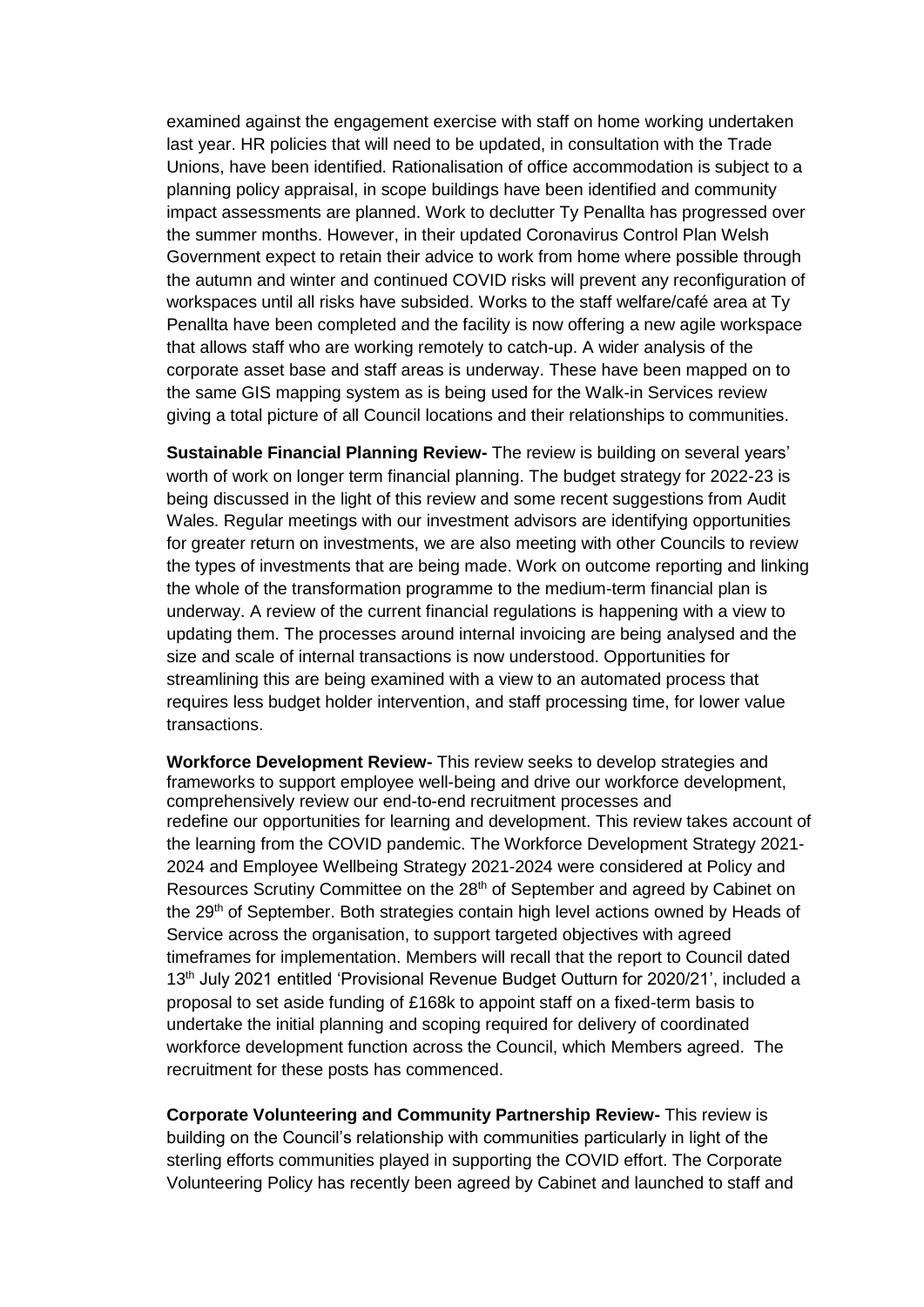managers, the scheme will bring additional capacity to community efforts and enhance staff development. An extensive mapping of all community groups has identified their resources and the support they provide to local communities. The Caerphilly Cares service launched in April and has provided direct support to over 200 vulnerable people with a range of identified issues including isolation and loneliness, debt management, income maximisation and training. The team works alongside GAVO and a jointly funded post whose focus is building volunteering capacity to support the service. Feedback from recipients is extremely positive. Work is now focussing on synergies between Caerphilly Cares and other internal teams and the future planning of this service based on customer feedback and the outcomes of other corporate reviews. The new Community Empowerment Fund launched at the end of the summer to support community activity at the ward level. Member training on co-production has happened as well as focussed sessions on the fund itself and how members can support community groups to access it within their wards.

**Decision-making Review-** The review is seeking to further engage with staff and elected members to ensure that governance arrangements are efficient, effective, user friendly and widely understood. Data analysis has been done on Cabinet reports and an assessment of the forward work programme processes in Cabinet and Scrutiny has been included to understand how decisions progress. A review of activity in three Welsh and one English local authority is looking at the differences in processes to consider whether what is in place in the Council can be improved upon while still maintaining safe and compliant decision-making that minimises bureaucracy and increases transparency. A survey of the other 21 Councils in Wales has also been finalised, 19 responded and the results are informing a recommendations report that will follow. Early results are showing a wide variation in the governance structures and processes although all use scrutiny and executive arrangements but in different ways. An option paper is being prepared to review the pros and cons of each approach as well as work on training modules for staff and flow charts to assist with the decision-making process. The Welsh Local Government Association are supporting this work as part of sector lead improvement support.

5.3 Summary progress against each of the Corporate Review outcomes workstreams is provided at Appendix 1. It should be noted that as the reviews enter delivery phases there will be a number of workstreams that will be requiring the input of the same services e.g. Digital Services, People Services, Finance and Legal Services. Some scheduling may need to take place.

# 5.4 **Audit Wales Involvement**

Audit Wales remain directly engaged with the transformation programme's corporate reviews and take a 'critical friend' role in providing challenge and support. Transformation staff meet with the lead auditor on a six-weekly basis and a good dialogue has built up that has provided sources of support and links to other organisations undertaking similar work in particular areas. Following on from the assurance and risk assessment work that last year looked in more detail at workforce development, sustainable financial planning and decision-making, the focus this year is on a 'Springing Forward' project to look at how Councils are recovering from the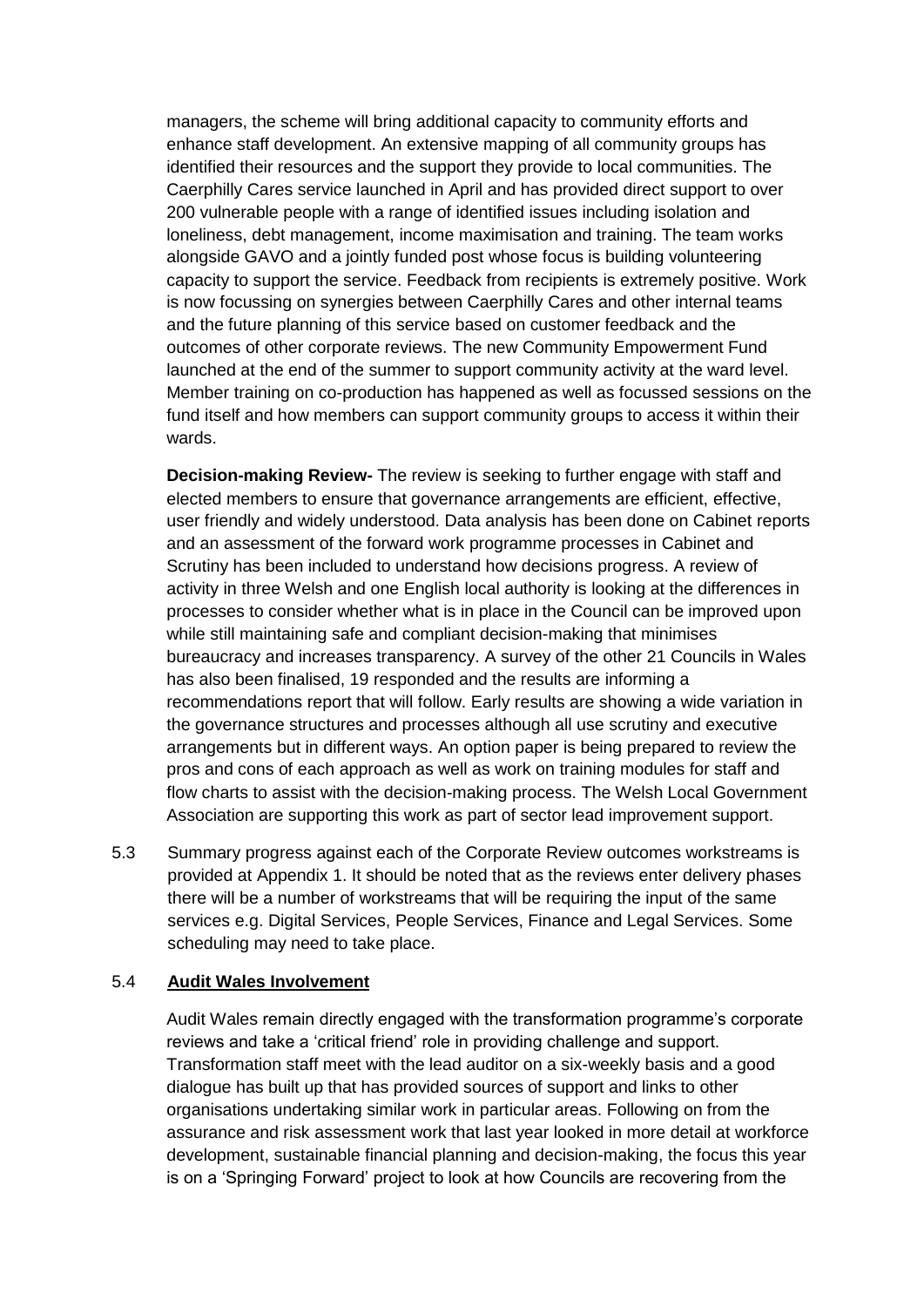pandemic in a sustainable way, strengthening their ability to transform and adapt, while maintaining services. Examinations will again look at strategic workforce planning and, in addition, how we are strategically managing our building assets. These are considered to be 'tracer' areas to transformation and adaption in the light of recovery from the pandemic.

# 5.5 **Well-being and Place-shaping Framework and governance**

Draft Terms of Reference for a revised Team Caerphilly Board are currently being readied for consideration by Council. The new arrangements are seeking to consolidate a number of existing Boards into a more efficient and effective arrangement that will consider and ensure improved alignment across the following areas on a monthly basis:

- Corporate and Service Reviews
- Commercial and Investment
- Wellbeing and Place-shaping Framework

The Terms of Reference, if ultimately adopted by Council, would bring about some improvements to the existing arrangements in time of the new intake of Members post May 2022.

The following section sets out the progress made against some of the more significant projects previously reported within the Wellbeing and Place-shaping Framework.

# 5.6 **2020 – 2023 Projects (with Approval)**

# Expansion of Welsh Medium Provision (£6.4m)

The Welsh in Education Strategic Plan (WESP) sets out Caerphilly's commitment to the promotion of Welsh language and the provision of quality, attractive educational facilities. Within the WESP we are striving to stimulate demand for Welsh medium education.

Investment into Welsh Medium provision has been strong in the borough, through the Welsh Medium Capital Grant in region of £6.8 million resulting in improvements and expansions to 5 Welsh Medium Schools.

- £1.8m Ysgol Y Castell completed January 2021
- £496k Ysgol Ifor Bach due to be completed by October 2022
- £1.63m Ysgol Bro Allta due to be completed by December 2022
- £740k Ysgol Penalltau due to be completed by December 2022
- £1.62m Ysgol Gymraeg Cwm Derwen due to be completed by February 2023

Officers are currently compiling expression of interest forms for additional funding opportunities and if successful may result in further expansion in Welsh medium provision, in addition to a new Welsh Medium Primary replacement and expanded Ysgol Gymraeg Cwm Gwyddon which is currently planned for September 2023 via the 21<sup>st</sup> Century Schools Band B programme.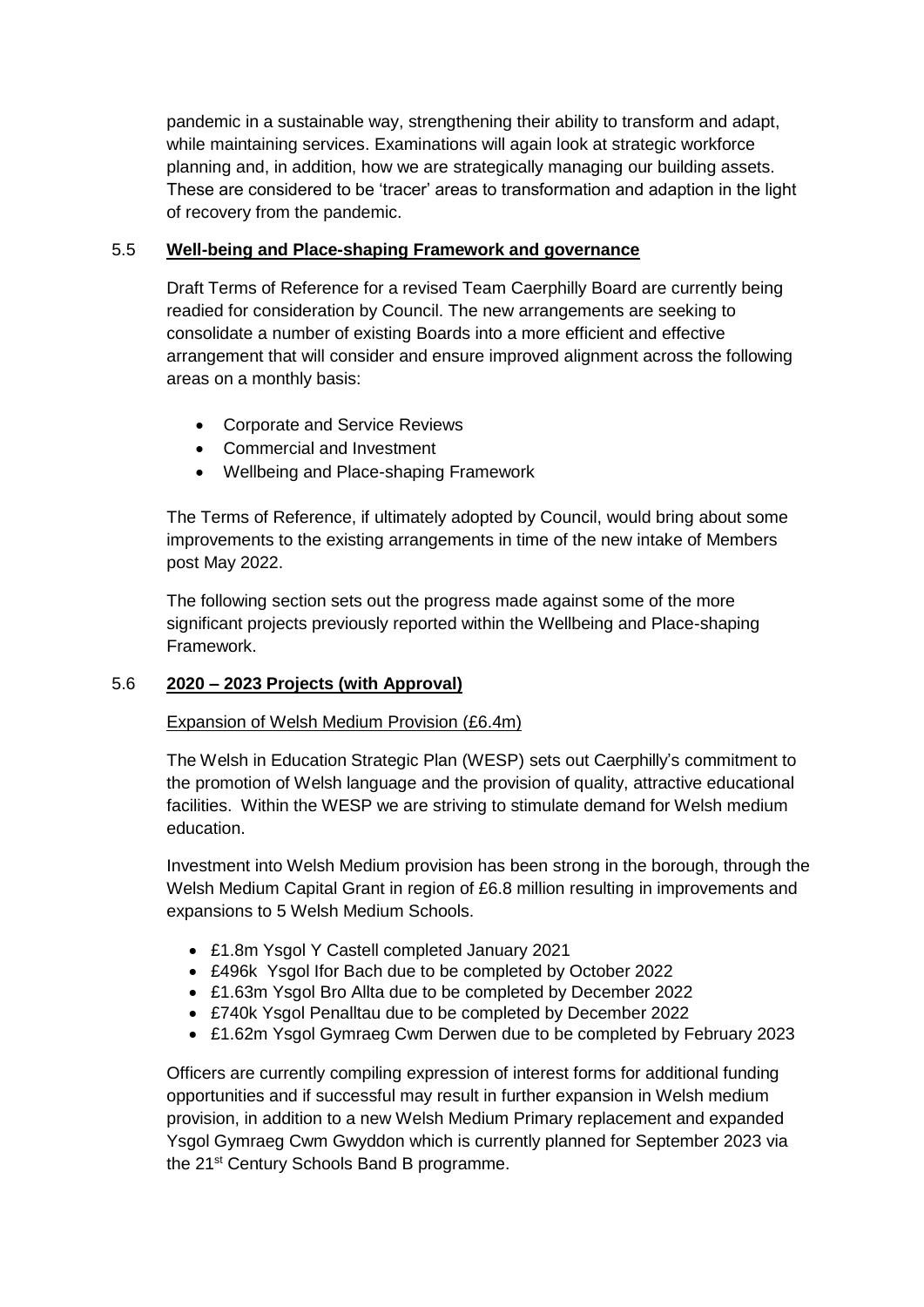# Expansion of Childcare Provision (£5.1m)

Through the Welsh Government's Childcare Grant, in the region of £5.1m, there are 10 projects which will significantly increase childcare provision across the borough for both Welsh and English medium provision that are due for completion by October 2022.

# EdTech (Hwb) Programme (£6m)

The EdTech (Hwb) Programme has now seen the infrastructure across Caerphilly's schools upgraded to provide high speed internet access to staff and pupils as well as over 7000 access devices (Chromebooks, I-Pads and Computers) brought into sustainable use.

The access devices and infrastructure upgrades have been delivered through a particularly difficult period for schools and the IT service but have made a huge contribution to the Pandemic response. The implementation of Smoothwall and some line upgrades across our larger schools have also enabled a previous bottleneck to be removed and speeds and stability to be further increased. The Council has also employed a bespoke IT support team for schools in support of the EdTech programme.

# Band A Refurbishment at Trinity Fields (£1.342m)

Improvement works are being undertaken in the school through an investment of £1.3m which will result in a reconfiguration of the existing floor plan to increase capacity and accommodate additional pupils and maximising the use of the asset for curriculum delivery.

# Oakdale Running Track (£0.755m)

The Running Track at Oakdale is completed and now open. A number of trial events and training sessions have been successfully held with local clubs and schools and the surface around the track has also now been laid. The cage for field events has been installed and the facility will benefit form a formal opening in the near future.

#### Glan y Nant PRU Extension (£0.442m)

The extension of the Pupil Referral Unit at Glan y Nant was granted planning permission by the Council's Planning Committee on the 13/10/2021. The expansion, which will now see a greater investment made than previously reported, can now move to development stage and the pupils attending the school will be able to take advantage of improved facilities and greater space.

# New 3G pitches at Lewis Pengam, Ysgol Gyfun Cwm Rhymni and St Cenydd (£0.306m)

Three new 3G pitches have been installed at Lewis School Pengam, Ysgol Cwm Rhymni (Gelllihaf) and St Cenydd Comprehensive School. All facilities are now being used by the schools during the school day and can be booked for community use outside of normal school hours.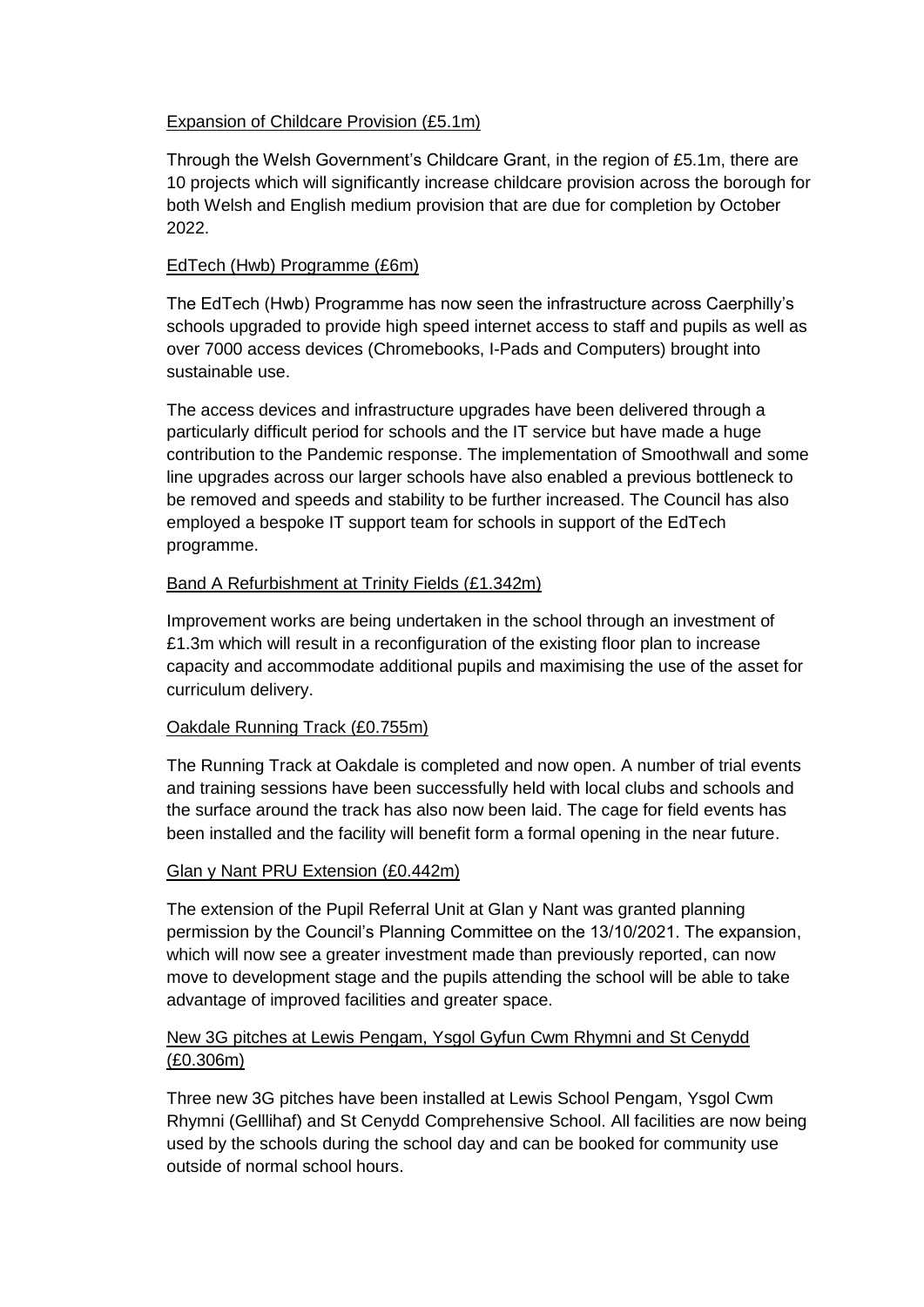## Oakdale Housing Development including a new local allotment facility (£7m)

The Council have signed a Pre-Construction Services Agreement with Willmott Dixon to undertake the necessary detailed site investigations and testing on the site in order to assess its suitability for residential development. The site is incredibly complex with various levels and plateaus but equally it provides a very exciting opportunity to create a flagship Caerphilly Homes development. We intend to retain as much of the existing flora and fauna as possible and the views from some parts of the site are beautiful.

The following is a summary of some of the work undertaken to date:

Numerous ecological surveys including weekly reptile surveys, hazel dormouse surveys, greater crested newt surveys, badger survey and dusk until dawn bat surveys have been undertaken during the last 6 months. An Arboricultural Impact Assessment is being scheduled and an acoustic survey has been completed. Investigations continue with the engineering consultancy, Cambria to determine the combined sewer outfall and site investigations have confirmed that a high voltage cable is running through the middle of the site. Further site investigations continue in order to determine a high level capacity layout which is currently indicating the possibility of delivering between 85 and 95 new homes on the site. Outline planning permission will be submitted by the end of the financial year in order for Caerphilly Homes to access Social Housing Grant funding for the acquisition of the site (the site is owned by the General Fund and must be appropriated to the HRA). A report by the District Valuer will be requested shortly.

# Ty Du Starter Units (£3.9m)

The scheme is now complete and all 11 properties have been let. The units are very modern, have been in great demand and are serviced by excellent infrastructure including Electric Vehicle charge points.

#### 15 x new start-ups at Lawn Industrial estate (£2.9m)

The scheme is now nearing completion with marketing for let to follow in the coming months.

#### Welsh Housing Quality Standard (WHQS) Works (£40m)

Good progress continues to be made and the authority is on target to complete the WHQS programme by the revised deadline of December 2021. As at mid October actual completion rates are;

Internals Completed – 99.92%

Externals completed – 99.72%

Overall completion – 99.41%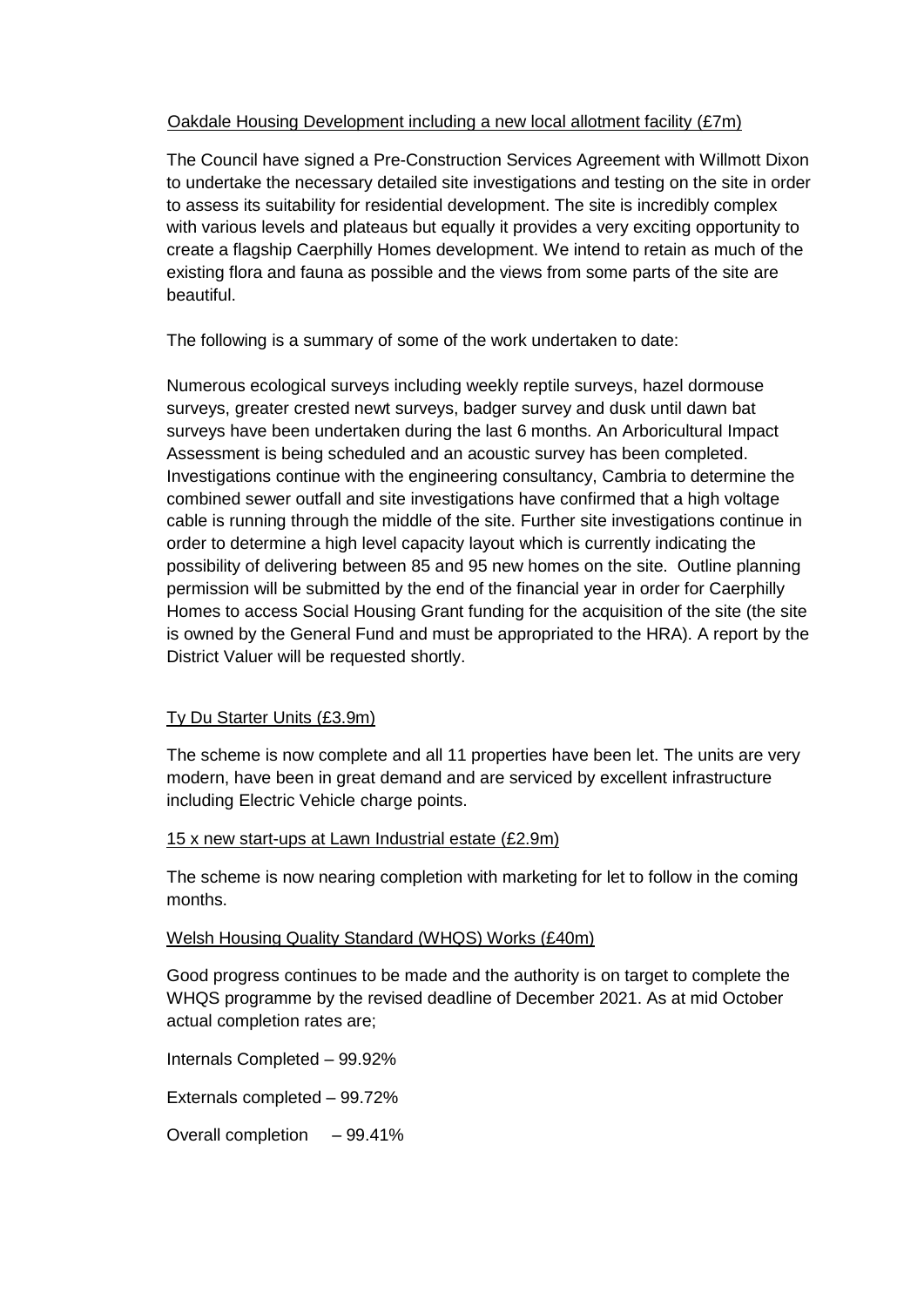#### Chartist Gardens Development (£10m)

SAB (sustainable drainage) approval has now been granted and the planning committee will consider the discharge of conditions application in early November. The legal aspects of the land sale deal are currently being worked on and once the latter items are complete, POBL will be in a position to commence work on site and issue some joint communications with CCBC

## Hafodyrynys Demolished/Road Realigned (£6.387m)

Preparation works ahead of the demolition of properties of Hafodyrynys have been underway for some months. As of the 14/10/2021 the demolition itself began in earnest and is expected to take 14 weeks before it is completed. Works to divert the footpath will then ensue prior to the scheme being completed.

#### Completion and Opening of new Caerphilly basin cemetery at Nantgarw (£1.5m)

The new Cemetery has been completed and is open for use. The first burial at this flagship facility has recently taken place.

# Cwmcarn Forest Drive Improvements (£1m)

Significant works to the drive have been completed in partnership with NRW and the drive has now reopened to the public with excellent reviews. Enhancements have also been made to the lower areas including luxury glamping pods and an adventure play area. Further plans are now being considered by the new project board to make Cwmcarn a flagship tourist destination of regional significance

# 5.7 **Proposed Wellbeing and Place Shaping Investment 2020-onwards**

As well as the projects that had received approval for implementation, the previous report also set out a number of projects that were awaiting approval. The section below shows the progress on a number of these:

#### Trinity Fields Expansion (£12.7m)

The development will see expansion of the existing Trinity Fields School and Resource Centre to support 80 additional places and the provision of state-of-the-art facilities for our most vulnerable pupils that will meet their learning, social and medical needs, as well as the creation of facilities for integrated working across Education, Social Services and Health and the provision of opportunities for community use.

Cabinet approved the final Business Case for submission to Welsh Government in April 2021. At the time a number of community concerns existed in respect of a potential sewage issue at a site being put forward as part of the development to mitigate the potential loss of a pitch at Ystrad Mynach Park. The Council took the decision to pause the project at that point to establish whether the remedial works undertaken to address the sewage issue undertaken by Welsh Water had resolved the issue. The project remains on hold at this time.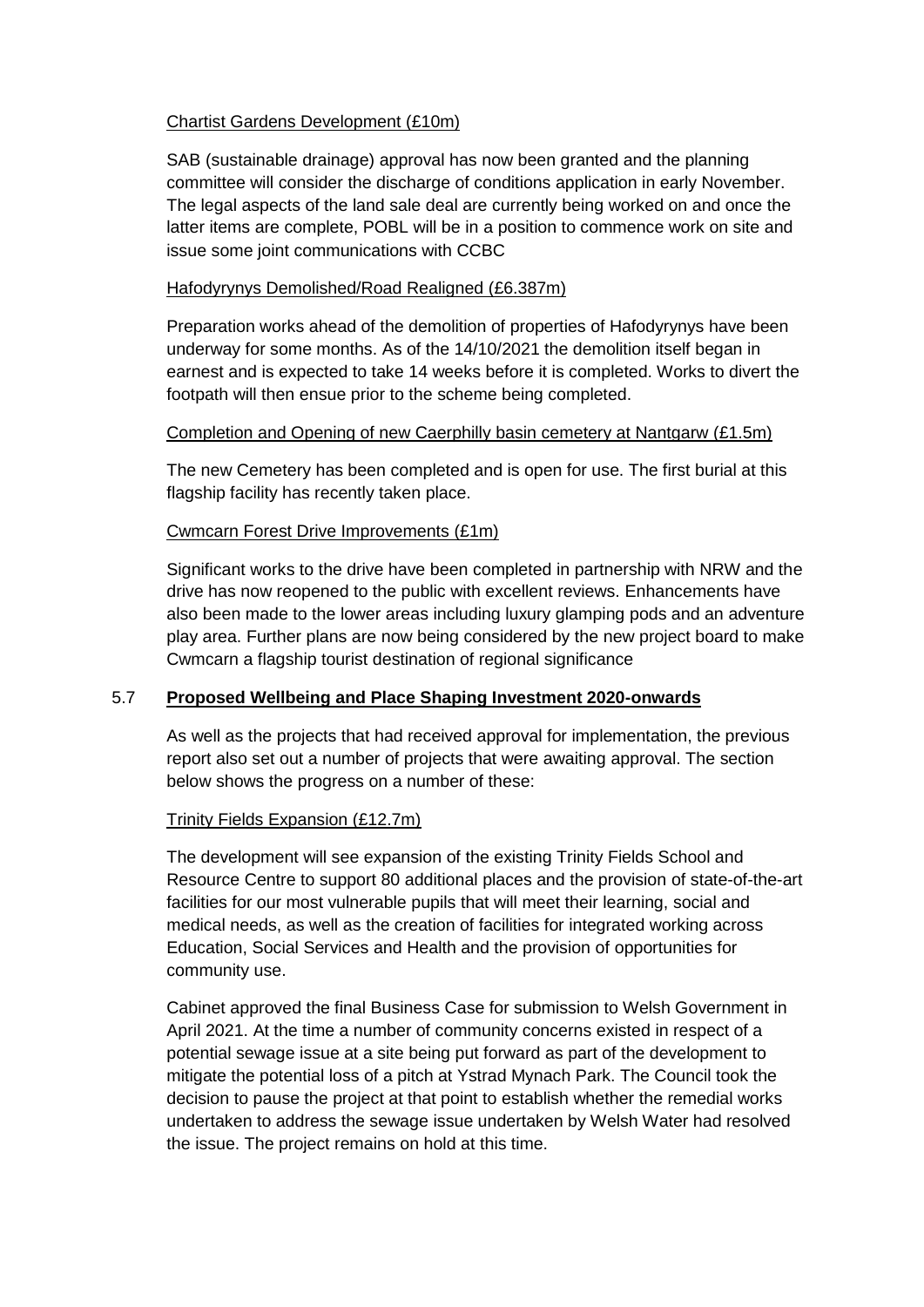# Ysgol Gymraeg Cwm Gwyddon development on former Cwmcarn High site (£9.5m)

The development will see the relocation and expansion of the existing Ysgol Gymraeg Cwm Gwyddon on the former Cwmcarn High School site by September 2023. The project will provide fit for purpose childcare, a 16 place Special Resource Base and will increase educational provision and capacity of the school from 220 to 420 primary plus nursery and the provision of opportunities for community use.

Cabinet approved the submission of a Full Business Case to Welsh Government in April 2021 subject to planning application approval. The Council subsequently initiated the planning application process including a pre-application consultation. Progress continues to be made with tenders for the work now due to be returned by the 22/10/2021 and Full Business Case submission by the end of October 2021.

#### New School Build at Plas Y Felin (£9m)

The proposal relates to a new and enlarged replacement school for Plasyfelin Primary School to be situated within the current grounds of the existing school site to include increased accommodation for up to 420 pupils plus nursery provision and community facilities available for use by the school and the wider community. This proposal will ensure future projected demand can be met within the area and to update a facility to provide a fit for purpose  $21^{st}$  Century facility. A non-statutory consultation period will run from the 20/10/2021 to the 1/12/2021. Subject to Full Business Case submission, Cabinet and Planning approval, the anticipated occupation date will be September 2024.

#### Centre for Vulnerable Learners -Pupil Referral Unit (£5.5m)

The proposal is to adapt and refurbish the old grammar school building on the former Pontllanfraith High School site to accommodate 80 to 120 pupils and develop bespoke sporting provision and facilities for pupils which will also be available for the wider community outside of school hours. A non-statutory consultation period will run from the 20/10/2021 to the 1/12/2021. Subject to Full Business Case submission, Cabinet and Planning approval, the anticipated occupation date will be September 2023.

#### New Primary School at Llancaeach / Llanfabon (£4m)

The proposal relates to the amalgamation of Llancaeach Junior School and Llanfabon Infants School via the expansion and refurbishment of the existing Llanfabon Infants site to accomodate the new 3-11 Primary School provision with places for 275 pupils plus nursery. A statutory consultation period in line with the requirements of the Welsh Government's School Organisation Code 2018 will run from the 20/10/2021 to the 1/12/2021. Subject to Full Business Case submission, Cabinet and Planning approval, the anticipated occupation date will be September 2024.

#### Education facility at Virginia Park (£0.3m)

In June 2021, Cabinet agreed to make an additional investment into the creation of a Youth Service Hub at Virginia Park. The facility will also provide an education centre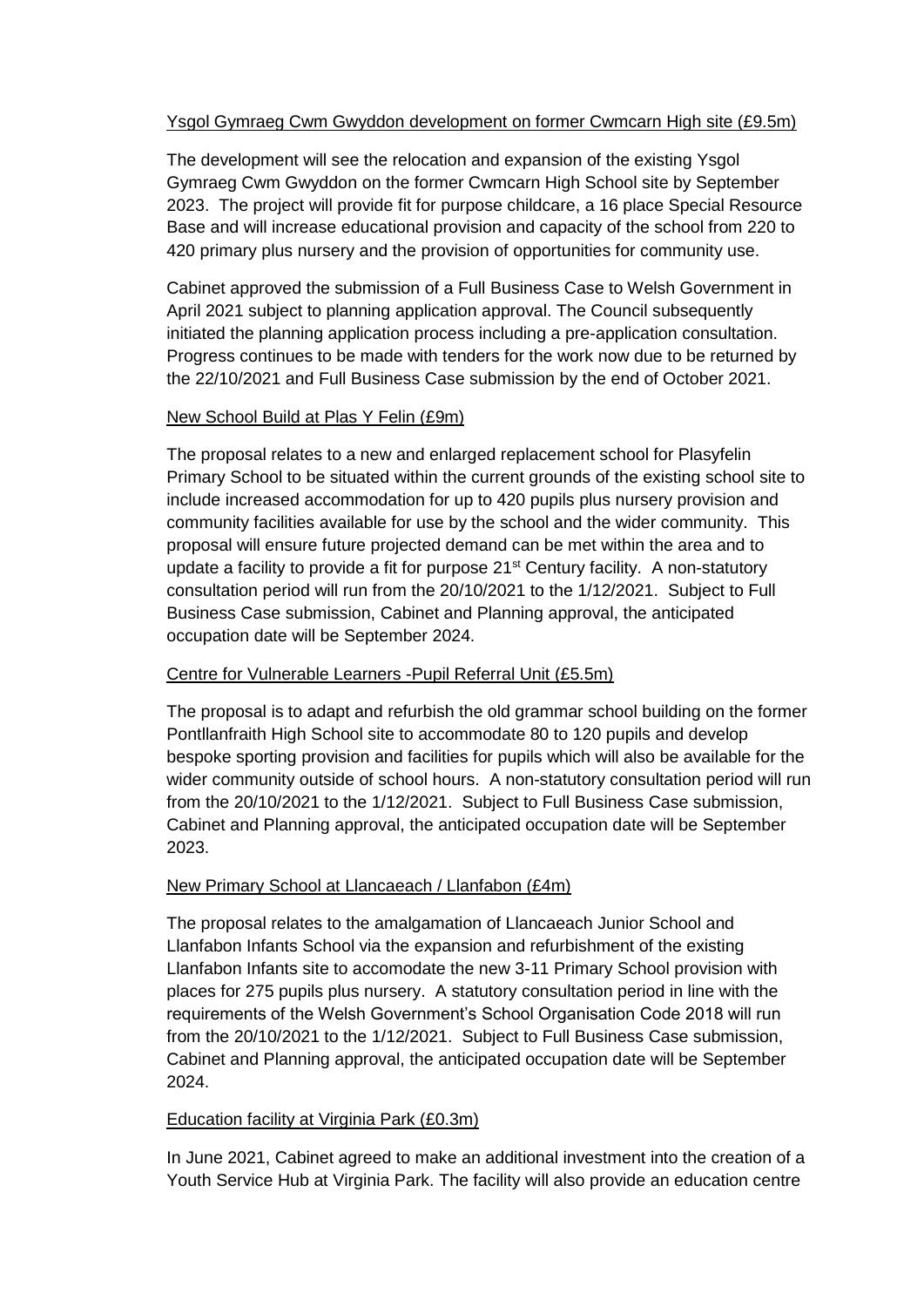for the hours of the school day and the investment would enable extensive refurbishment and re-configuration of the facility to support the needs of young and vulnerable learners. The development will move into the tendering phase shortly and opening is anticipated for spring / summer 2022.

#### Idris Davies 3G pitch (£0.238m)

Idris Davies School has seen a major upgrade to its sport facilities with the new allweather 3G multi-use pitch. The project was funded by Welsh Government and Sport Wales with support from Caerphilly County Borough Council capital funding.

The new facilities will not only benefit students at Idris Davies School but will also be available for community use in support of local clubs and teams. The multi-use pitch which is recognised as durable and safe can withstand intensive use and all kinds of weather. A number of different sports, including football and rugby, can benefit from the new facilities.

#### Sue Noake Hockey Hub (£300k)

The new Hockey Hub at Sue Noake Leisure Centre has seen £300,000 of Welsh Government funding (administered by Sport Wales) to build a new 2G Astroturf multiuse sporting pitch.

The new 2G pitch, set to be completed on the 22nd October, has replaced the previous Artificial Turf Pitch (ATP). 2G Hockey pitches add significantly to the development of the fast-paced sport. The new surface will offer optimal playing characteristics and will allow players to play to the highest standard all year round.

The new Hockey Hub will provide key strategic facilities for players and the wider community. Local sports clubs will now have the opportunity to play and train all year round, regardless of weather conditions. The multi-use pitch can also be utilised by a number of different sports, including football and rugby.

#### Decarbonisation Strategy (£17m)

The authority now has an adopted decarbonisation strategy, energy prospectus and supporting Action Plan with work underway on a number of projects such as the Cwm Ifor Solar Farm and Electric Vehicla charging infrastructure

#### A469 New Tredegar/ Pontlottyn (£0.950m)

Additional Welsh Government (WG) funding has recently been obtained to complete the feasibility / design work to stabilise the A469 and further funding of circa £10m will then be sought (from WG or the UK Government Levelling Up Fund) to implement the construction phase.

#### Introduction of cycle lanes across the county borough (£0.590m)

A number of cycle lane introductions and/or enhancements have been made across the County Borough with further work planned. Examples include Bwl Road Nelson, Ystrad Mynach town centre and Cwm Calon,Ystrad Mynach.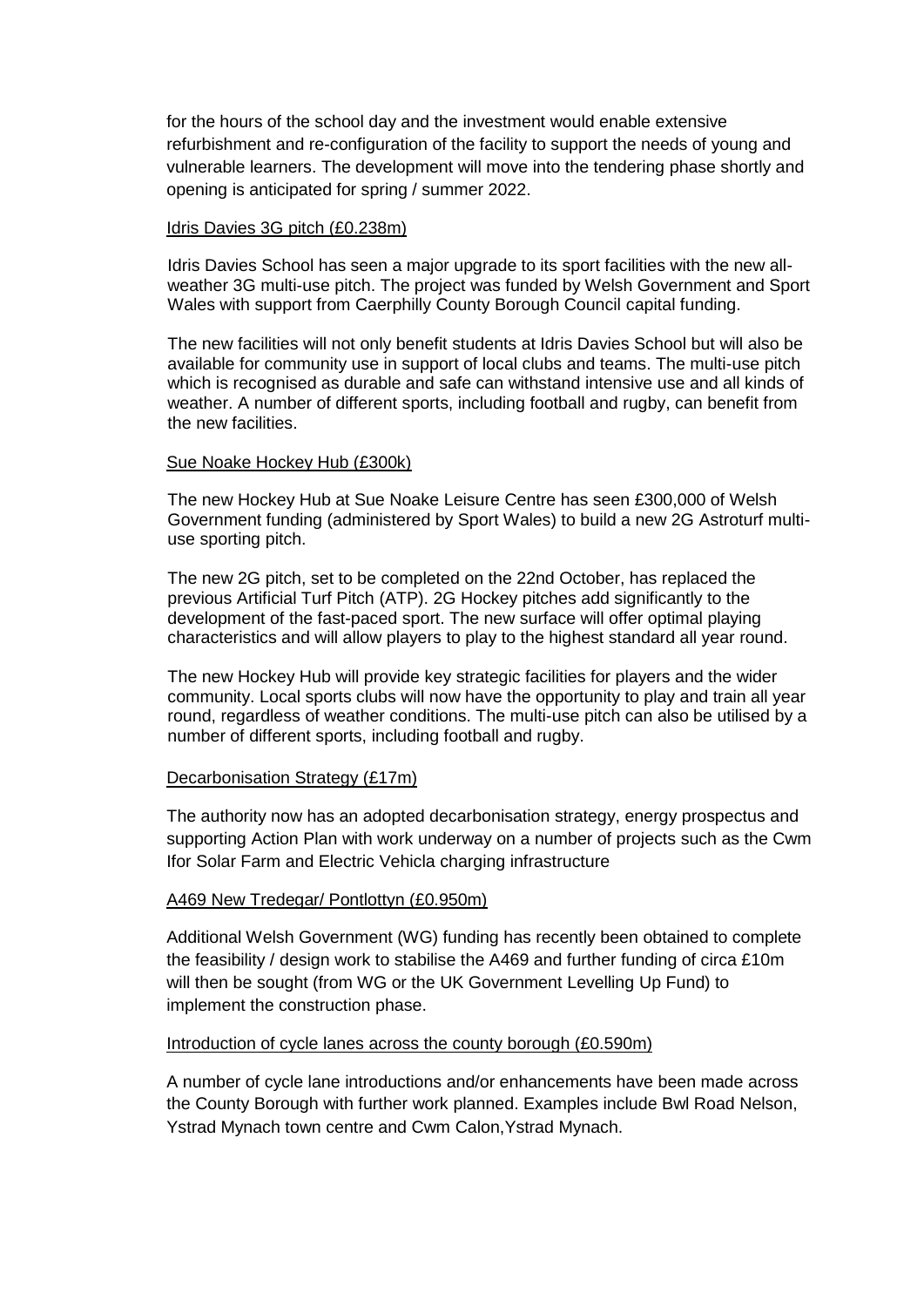# New Purpose Build Respite Centres (Children and Adults) (£4.635m)

Cabinet took the decision on 13/10/21 to develop two purpose-built respite facilities on the former Pontlanfraith Comprehensive School. The two facilities, one for adults and one for children will provide essential respite services to support parents/families and unpaid carers and meet the increasing needs of individuals from a central location in the Borough.

# 5.8 **Commercial and Investment Strategy**

A 12-month progress update on the Commercial and Investment Strategy is due at Cabinet on the  $10<sup>th</sup>$  of November. For the purposes of engaging committee on the activity it is summarised here. This information below will also be included in the members seminar on the 13<sup>th</sup> of December.

- 5.9 The strategy was adopted in December 2020 and includes a high-level action plan. There has been good progress against the actions although they have inevitably been affected by resources being diverted to deal with the pandemic. The Cabinet report requests a continuation of the existing action plan with work to be completed in the new calendar year to refresh the strategy.
- 5.10 Work has continued with the Destination Caerphilly management team with some significant accomplishments including the development of 5-year business plans to reduce the Council's subsidy of tourism and destination venues and a new marketing strategy across all 5 venues to include a refreshed brand, customer care service standards and a prioritisation of marketing activities. Commercial and marketing training has been provided and a bespoke hackathon session will be provided to the destination managers to help them develop their business plans further.
- 5.11 3 pilot training sessions have been planned to increase commercial skills knowledge and importantly to evaluate the impact of the training so that wider roll our can occur across the Council. Specialist input has been procured on commercial acumen and commercial leadership. The Infrastructure service will have received commercial acumen training as one of the council services 'closest' to the ability to commercialise. Leadership training will be rolled out in 2022 and some Hackathons partnering with Welsh ICE will be scheduled for Winter 2021 for both catering and destinations.
- 5.12 The staff Licence to Innovate Scheme launched during the autumn and has encouraged commercial thinking and the development of innovative ideas for service redesign supported by an initial seed budget of £50k. This has since been increased to £200k funding from reserves to support further ideas. The ideas are scored and agreed by the Regeneration Board. To date funding has been agreed to provide a gelateria at the Twyn Visitor Centre, to fund the commercial training mentioned above, and commission a feasibility study on providing camping/caravanning facilities at Llancaiach Fawr Manor.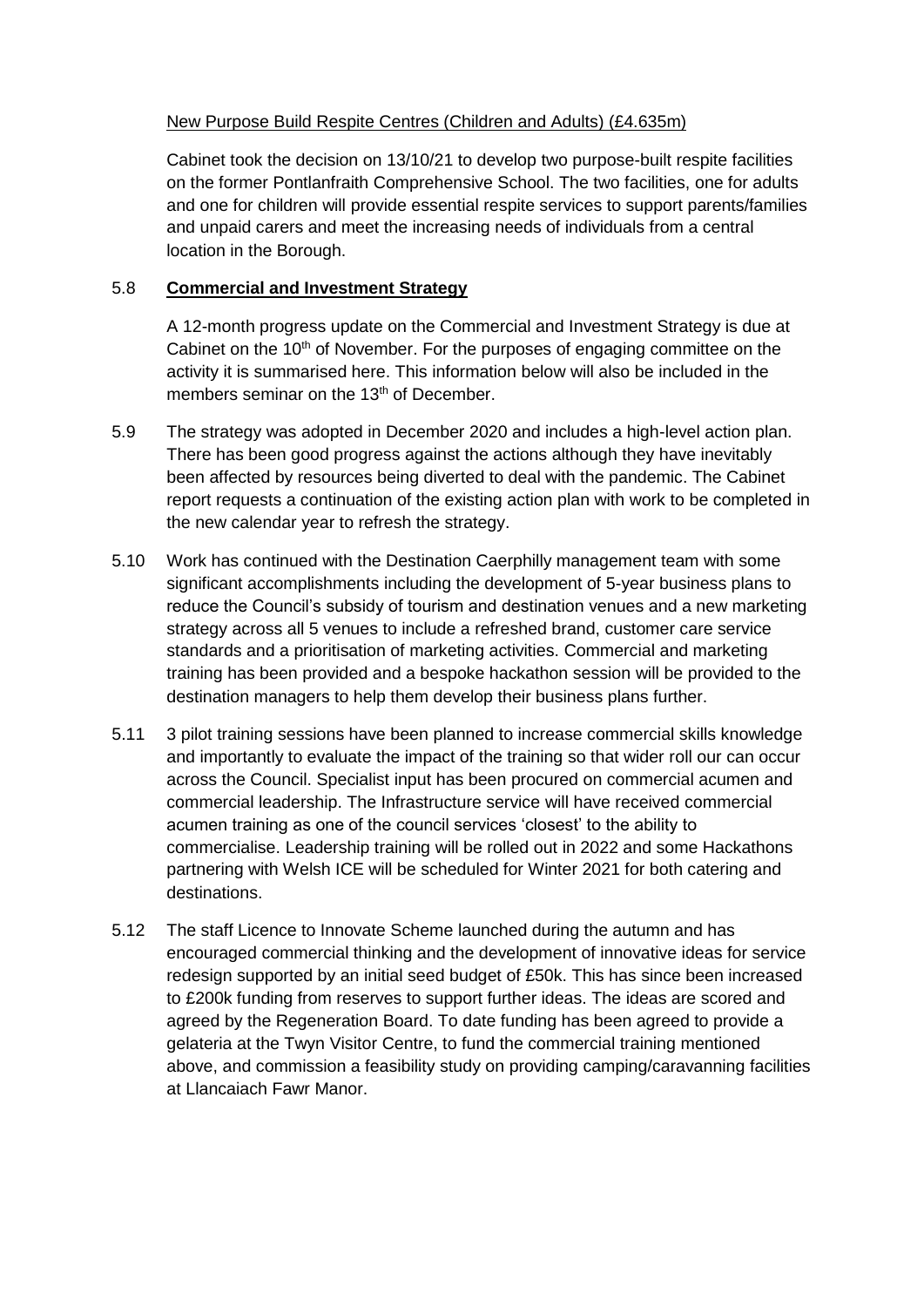# 5.13 **Community Engagement and the Caerphilly Conversation**

Solid progress continues to be made on engagement activity; both internally and externally.

Following the publication of the results of the far-reaching 'Caerphilly Conversation' resident survey outcomes and feedback, extensive engagement continues internally to ensure this feedback is incorporated as appropriate into future service planning and the corporate reviews process.

It will also be important to ensure that members of the public are engaged on the impact of their feedback. One such example is a subsequent engagement project linked to the frontline services corporate review, which is exploring feedback from the Caerphilly Conversation survey on 'quality of life' issues and collaborative ways (between the council and our communities) of finding solutions to these important issues.

The council was also successful in a bid for £5,000 from the Welsh Government's Digital Democracy Fund to facilitate training for councillors and officers on the principles of community involvement, empowerment and co-production, linked to the aims within the council's Consultation and Engagement Framework.

To date, a pilot session has been held for cabinet members, group leaders and scrutiny chairs, facilitated by the CoProduction Network for Wales. Further sessions are programmed over the coming months. The CoProduction Network will also facilitate an in-depth 'train the trainer' session for a cohort of 16 officers in November, which will allow the principles and good practices of co-production to be shared widely across the organisation and our communities.

The timing of this training is key. The council has recently approved and rolled out a brand new Community Empowerment Fund, which aims to enable communities to create and deliver projects for the benefit of their communities; empowering them to identify community need and respond accordingly with support from the local authority. Extensive engagement activity has been carried out with local councillors and with community representatives as identified on the launch of this new fund.

Finally, the Team Caerphilly Programme Board have also recently agreed to an additional work stream as part of the Volunteering and Community Partnerships corporate review on the development of an authority-wide engagement strategy. This strategy and supporting action plan will build upon the principles within the Corporate Communications Strategy and the Consultation and Engagement Framework, setting out a course of action for further strengthening our approach to stakeholder engagement in future.

#### 5.14 **Conclusion**

Good progress has been made against the objectives of the Team Caerphilly- Better Together transformation strategy to:

- o Improve the way we work
- o Develop proud and trusted staff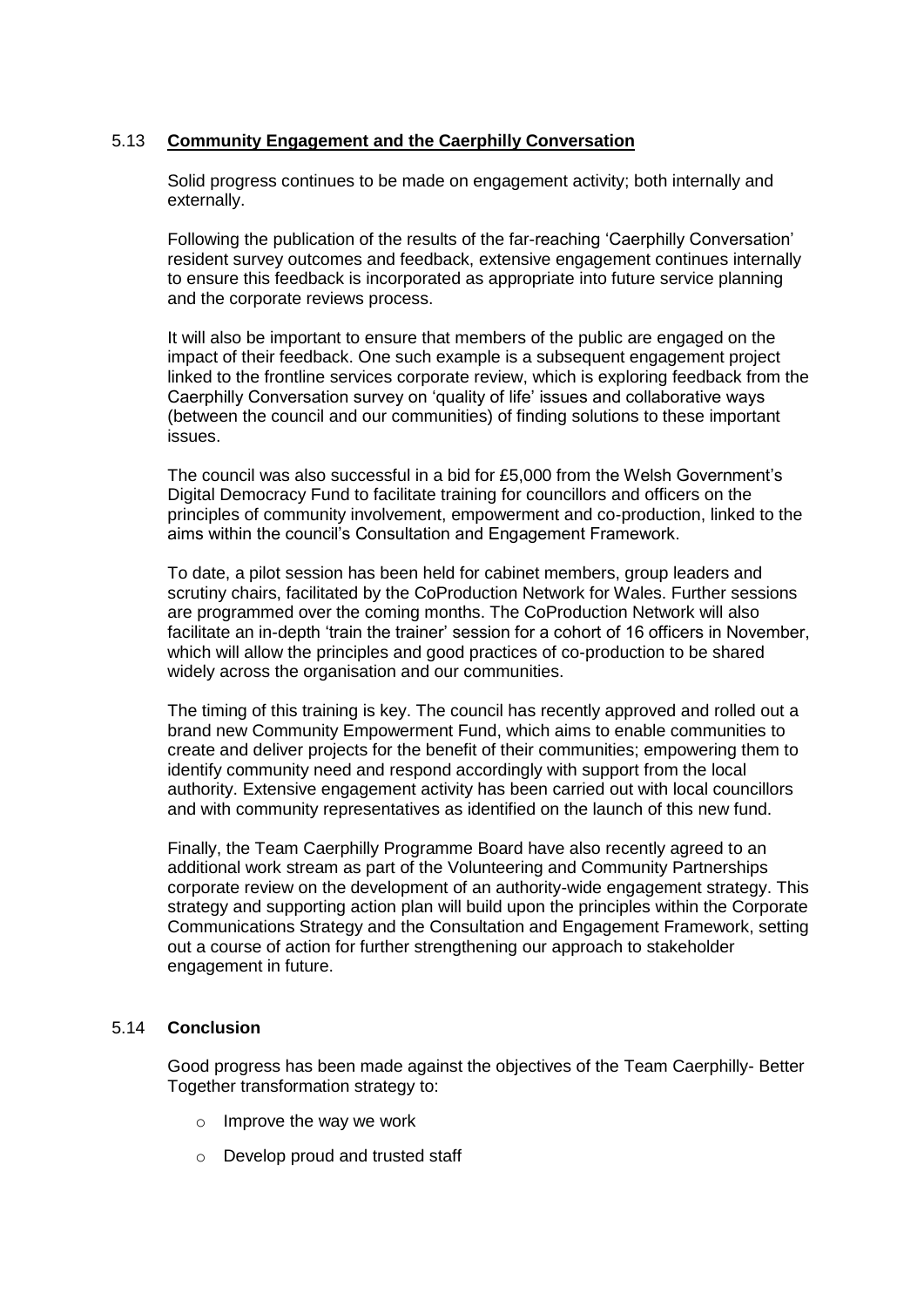o Work better with communities

## **6. ASSUMPTIONS**

6.1 It is a reasonable assumption that the financial and demand challenges facing the authority will continue. The financial outlook is as challenging as it has been since austerity began, demand levels will continue to increase with changing demographics and increased expectations placed on the local authority. Recovery from the pandemic will be slow. The Strategic Recovery Framework recognises that transforming services will be key to supporting the resilience of the Council and communities.

The approach to managing these challenges, and ensuring the resilience of the Council, is underpinned by the delivery of the Team Caerphilly - Better Together transformation strategy. Council services continue to be disrupted due to the pandemic and so the pace of progress may be affected.

#### **7. SUMMARY OF INTEGRATED IMPACT ASSESSMENT**

- 7.1 This report is for information only. It does not relate to the development of a policy, strategy, practice or project. The transformation strategy Team Caerphilly: Better Together was adopted in June 2019 and an equality impact assessment was completed at that time.
- 7.2 As individual reviews and projects are developed as part of the strategy separate integrated impact assessments will be developed at the formative stage of each.

# **8. FINANCIAL IMPLICATIONS**

8.1 The Team Caerphilly – Better Together transformation strategy aligns with the Cabinet's medium-term financial principles, the series of corporate reviews, the commercialisation strategy and the place-shaping plan. The principles and models will be a key element in ensuring that the Council remains financially resilient moving forward.

#### **9. PERSONNEL IMPLICATIONS**

- 9.1 Appointments have been made into four two-year Transformation Project Officer posts as set out in the annual budget report to Council in February. The posts are supporting the project management of the reviews set out above to accelerate the pace.
- 9.2 There are no other personnel implications directly resulting from this report. Should any staffing implications emerge through the programme of Corporate Reviews then consultations will take place with Trade Unions and all other relevant stakeholders.
- 9.3 Members will note that a regular series of meetings has been set with the Trade Unions to update them on progress six-monthly, on the same timeline as updates to Scrutiny.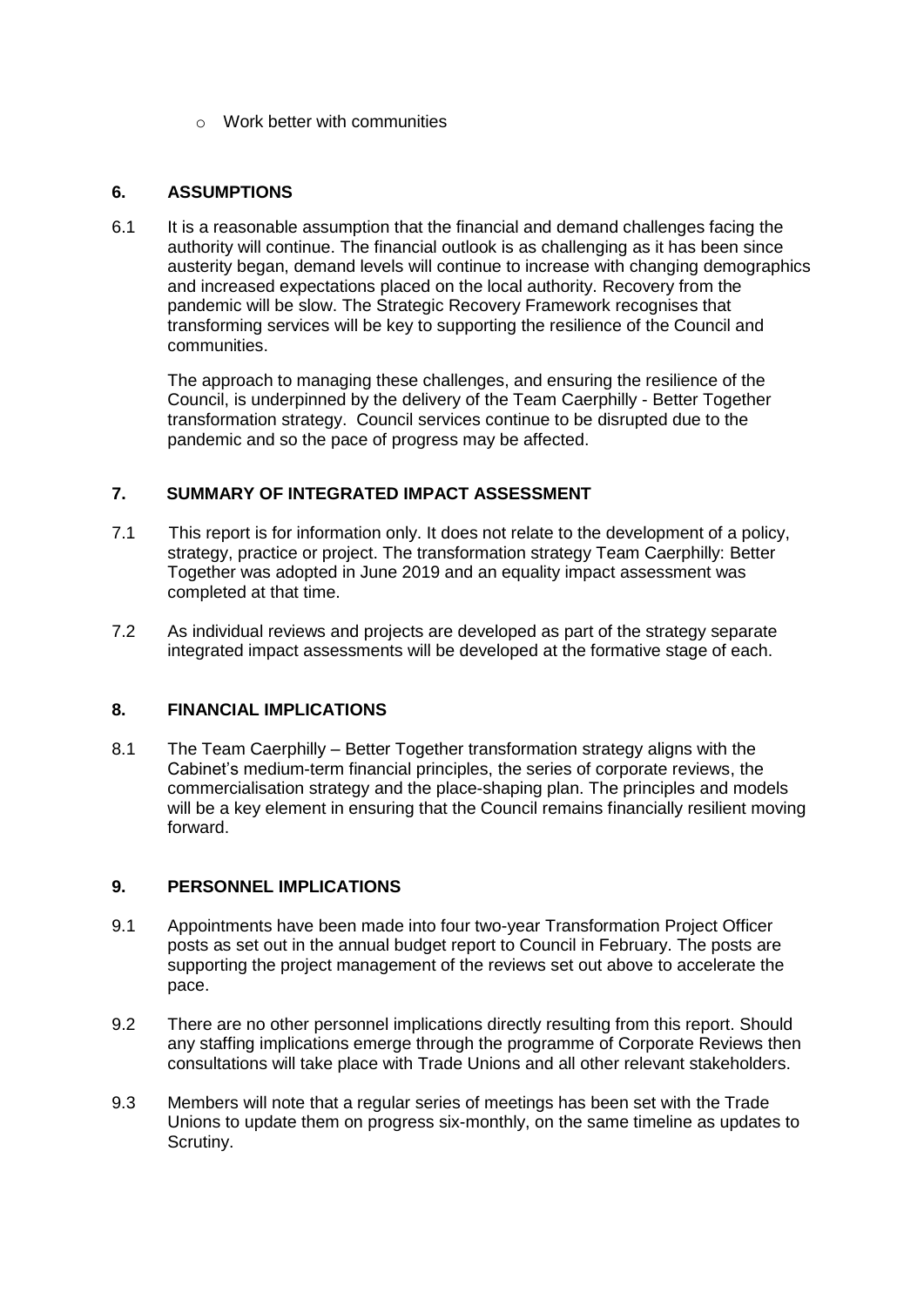# **10. CONSULTATIONS**

10.1 All consultation responses received have been included in the body of this report.

## **11. STATUTORY POWER**

11.1 The Local Government Acts 1998 and 2003

| Author:     | Kathryn Peters, Corporate Policy Manager (peterk@caerphilly.gov.uk)                                          |
|-------------|--------------------------------------------------------------------------------------------------------------|
| Consultees: | CIIr Eluned Stenner- Cabinet Member for Performance, Economy and<br>Enterprise                               |
|             | Cllr Gez Kirby- Chair Policy and Resources Scrutiny Committee                                                |
|             | CIIr Brenda Miles - Vice-chair Policy and Resources Scrutiny Committee<br>Corporate Management Team          |
|             | <b>Corporate Review Leads:</b>                                                                               |
|             | Gareth Jenkins- Assistant Director, Head of Children's Services                                              |
|             | Liz Lucas- Head of Customer and Digital Services                                                             |
|             | Rob Tranter- Head of Legal Services and Monitoring Officer                                                   |
|             | Rob Hartshorn- Head of Public Protection, Community and Leisure<br><b>Services</b>                           |
|             | Marcus Lloyd- Head of Infrastructure                                                                         |
|             | Stephen Harris- Head of Financial Services and Section 151 Officer<br>Lynne Donavan- Head of People Services |
|             | Sue Richards- Head of Education Planning and Strategy                                                        |
|             | Union Representatives:<br>Lianne Dallimore- Unison<br>Neil Funnell- GMB                                      |
|             | <b>Gary Parr- Unite</b>                                                                                      |
|             |                                                                                                              |

Background Papers:

Appendices:<br>Appendix 1 Summary progress against each of the Corporate Review workstreams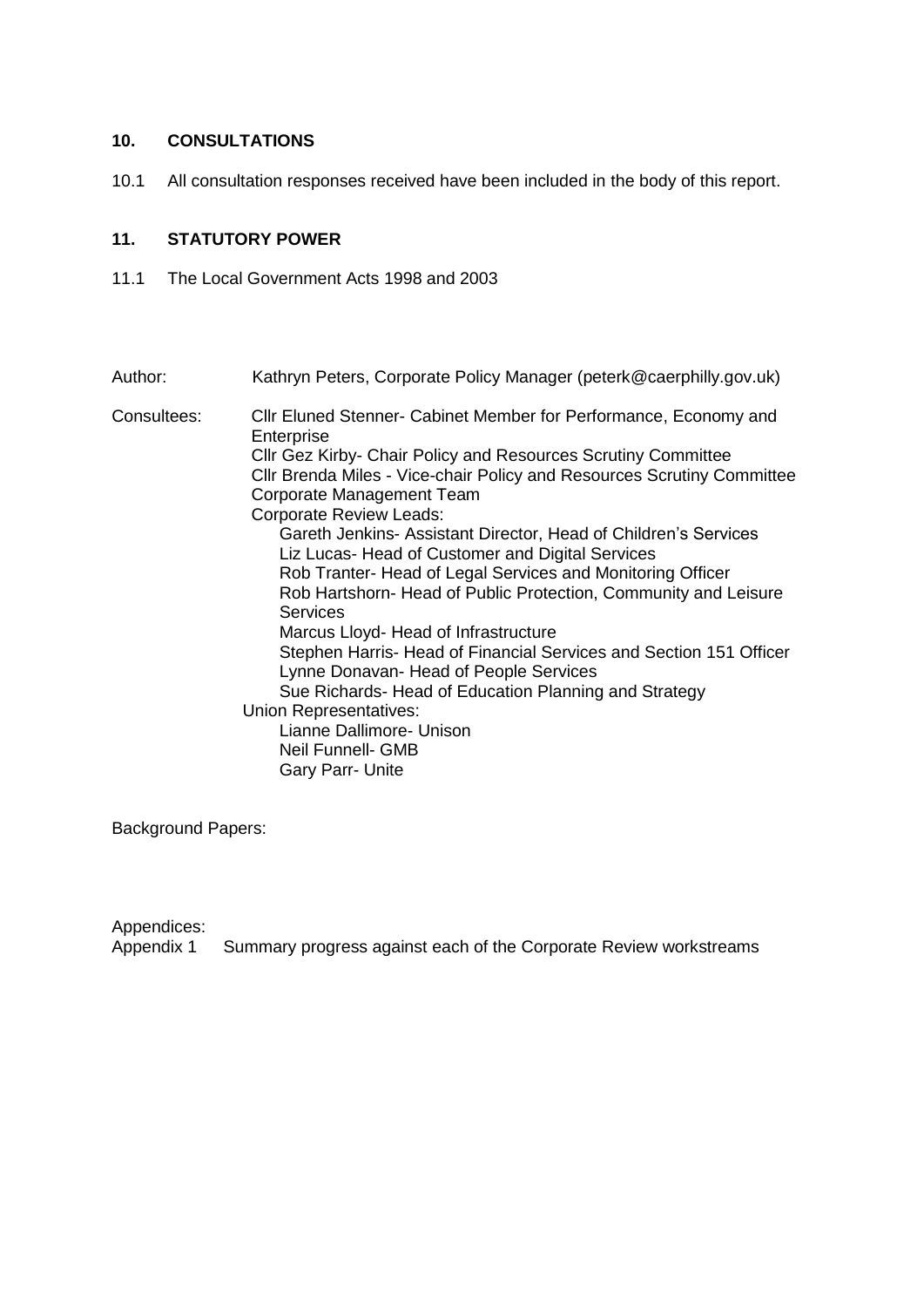# **APPENDIX 1**

# **WALK-IN SERVICES REVIEW**

| <b>WORKSTREAM</b>                                | <b>PROGRESS UPDATE</b>                                                                           |
|--------------------------------------------------|--------------------------------------------------------------------------------------------------|
|                                                  |                                                                                                  |
| Map buildings in use for walk-in services:-      | GIS map finalised and now includes buildings mapped for the Agile Working review to consider     |
| location-purpose-usage-capacity-customer         | cumulative community impact. Mapping tool includes locations and relevant service data           |
| and community data. Map other public             | overlaid with population and other considerations e.g. public transport/nearby parking. Will     |
| sector assets nearby. Linked to the outcome-     | follow the tiers in the facilities framework agreed by Team Caerphilly Programme Board.          |
| Location of buildings is optimised within        | <b>WORKSTEAM COMPLETE</b>                                                                        |
| communities to drive footfall and improve        |                                                                                                  |
| commerce.                                        |                                                                                                  |
| Analyse other review work-                       | Property data gathered. Previous work on community hubs, libraries and precursor work on         |
| hubs/libraries/community centres/state of        | community centres analysed. Facillities Framework complete and has been used to draft            |
| the estate.                                      | recommendations for Tiers 1, 2 and 3. WORKSTREAM COMPLETE                                        |
|                                                  |                                                                                                  |
| Multi-skilled public facing staff. Linked to the | Research on other hub arrangements in library services complete. Using 'ideal service' options   |
| outcome- Customers can access multiple           | and considering what will be provided at each location and by which staff group. More defined    |
| services in a single location.                   | workstream as part of Phase2.                                                                    |
|                                                  |                                                                                                  |
| Link to other reviews: Remote Contact -          | Meeting with Remote Contact and Agile Working corporate review workstream leads to ensure        |
| Front-line Delivery - Agile Working.             | the reviews are aligned. Agile working locations now on the same GIS map.                        |
| Identify most suitable locations-Community       | Longer term. Recommendations will begin to identify buildings for disposal but extensive further |
| Asset Transfer or disposal of surplus            | engagement needed with staff, communities and service users due to political and community       |
| buildings. Linked to the outcome-Council         | dimensions. No proposals developed. Review likely to focus on pilot sites for development first. |
| significantly reduces the number of public       |                                                                                                  |
| facing assets it owns.                           |                                                                                                  |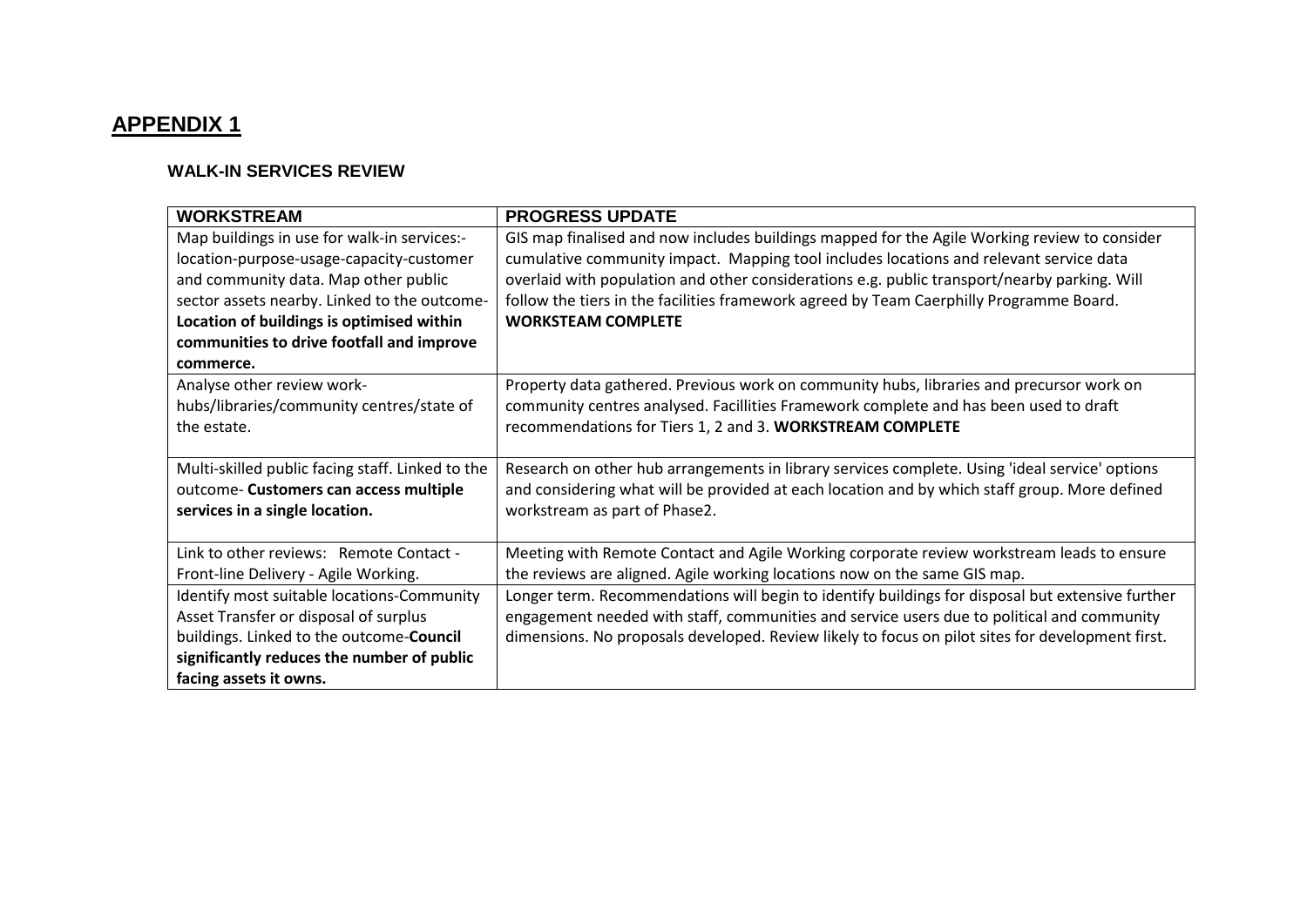# **REMOTE CONTACT REVIEW**

| <b>WORKSTREAM</b>                                                                                                                                                                                                                                                                                          | <b>PROGRESS UPDATE</b>                                                                                                                                                                                                                                                                                                                 |
|------------------------------------------------------------------------------------------------------------------------------------------------------------------------------------------------------------------------------------------------------------------------------------------------------------|----------------------------------------------------------------------------------------------------------------------------------------------------------------------------------------------------------------------------------------------------------------------------------------------------------------------------------------|
| One Number. Linked to the outcomes-<br>Customers will be able to contact the<br>Council through a single telephone number;<br>Customers can have multiple queries dealt<br>with in a single interaction;<br>Customers will have their enquiries 'owned'<br>by customer advocates through to<br>resolution. | Over 200 users now on MICC telephony system, and more lined up for near future. Call statistics<br>being incorporated into a Power BI dashboard (see Reporting System workstream of Information,<br>Insight & Intelligence Corporate Review).                                                                                          |
| Digital Front Door -CCBC Website. Linked to<br>the outcomes-<br>Customers can access, and in some cases<br>have their enquiry resolved, outside normal<br>business hours;<br><b>Customers receive targeted</b><br>communications on a regular basis.                                                       | Linked closely to staff intranet work. Centre for Digital Public Services Wales no longer able to<br>assist with discovery phase, so being progressed by Digital Services team.                                                                                                                                                        |
| Complaints process. Linked to the outcomes-<br><b>Customers interactions will provide the</b><br>opportunity to 'add value';<br><b>Customers have a consistent customer</b><br>experience when engaging with the<br>Council.                                                                               | Complaints response team have been engaged with the Public Services Ombudsman for Wales,<br>have developed new processes in line with new guidance. Procured provider building an<br>authority-wide complaints database with digitised processes and automated reporting, following<br>engagement with Learning from Complaints group. |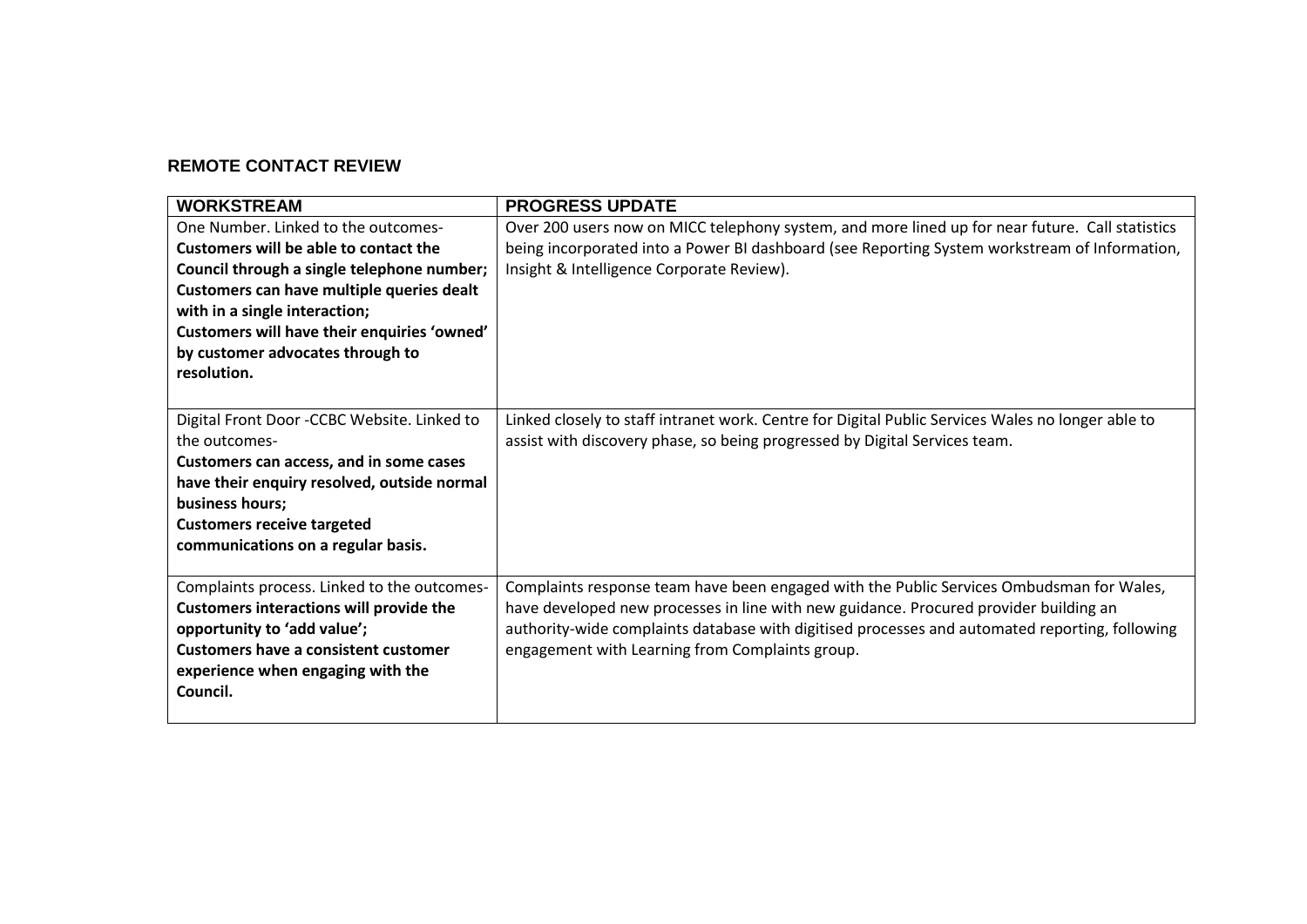# **FRONT LINE SERVICES REVIEW**

| <b>WORKSTREAM</b>                                                                                                                                                                                                                                                                                                                       | <b>PROGRESS UPDATE</b>                                                                                                                                                                                                                                                                                                                                                                                                                                                                                                                                                                                                                           |
|-----------------------------------------------------------------------------------------------------------------------------------------------------------------------------------------------------------------------------------------------------------------------------------------------------------------------------------------|--------------------------------------------------------------------------------------------------------------------------------------------------------------------------------------------------------------------------------------------------------------------------------------------------------------------------------------------------------------------------------------------------------------------------------------------------------------------------------------------------------------------------------------------------------------------------------------------------------------------------------------------------|
| A frontline fit for the future.                                                                                                                                                                                                                                                                                                         | Report containing extensive research and best practice examples was supported by members in<br>March, confirming the desire to maintain in-house frontline service provision, while also exploring<br>commercial or collaborative opportunities, building on areas of expertise across the frontline.<br>Additional workstream has been added 'partner of choice' to take this forward. WORKSTREAM<br><b>COMPLETE.</b>                                                                                                                                                                                                                           |
| Connecting the frontline. Linked to the<br>outcome- Frontline staff have the tools and<br>information they need to operate across<br>departmental boundaries;<br>Frontline resources can access and update<br>the council's customer intelligence system;<br>Customers can have multiple queries dealt<br>with in a single interaction. | Progress against this workstream is largely dependent on the roll out of the Abavus software<br>platform. Briefing note provided by the project lead confirms that while some areas of the Abavus<br>programme have progressed well to date, delays to the programme had been encountered due to<br>COVID and resource redeployment resulting in a lack of resources, IT support and funding,<br>although work on this programme continues to make progress.                                                                                                                                                                                     |
| Building capacity on the frontline.                                                                                                                                                                                                                                                                                                     | Initial pilot already commenced with HGV Drivers across both the waste service and highways<br>team. HR involvement also and TU early 'heads up'. Briefing paper provided by project lead<br>confirms extensive data gathering activity and details the outcomes of discussions with service<br>managers from the following key front line services; Waste Strategy & Operations circa 215 staff,<br>Parks & Green Spaces circa 100 staff, Housing (inc Building Maintenance) circa 120 staff, WHQS<br>team (PAMS moving forward) 100 staff & Highways staff. Recommendations to provide an in-<br>depth report to the September Programme Board |
| Strengthening relationships on the frontline.<br>Linked to the outcome- 'Neighbourhood<br>Workforce Teams' increase the visibility of<br>the council across and connection to our<br>communities;<br><b>Customer interactions will provide the</b><br>opportunity to 'add value'.                                                       | A cross service information booklet and covering report for submittal to the Transformation<br>Board has been completed and was circulated to key consultees (Friday 21/05/21). This<br>completes the capture of key data sets (mapping exercise) that identifies: 1) Key Contacts 2)<br>Workstreams deliveries by Area/Region 3) Key Service Functions listings, for all the 'in-scope'<br>preselected services.<br>The information booklet provides a key source of intelligence to aide and improve cross-service<br>communications, identifying some operational 'commonalities', assisting and helping                                      |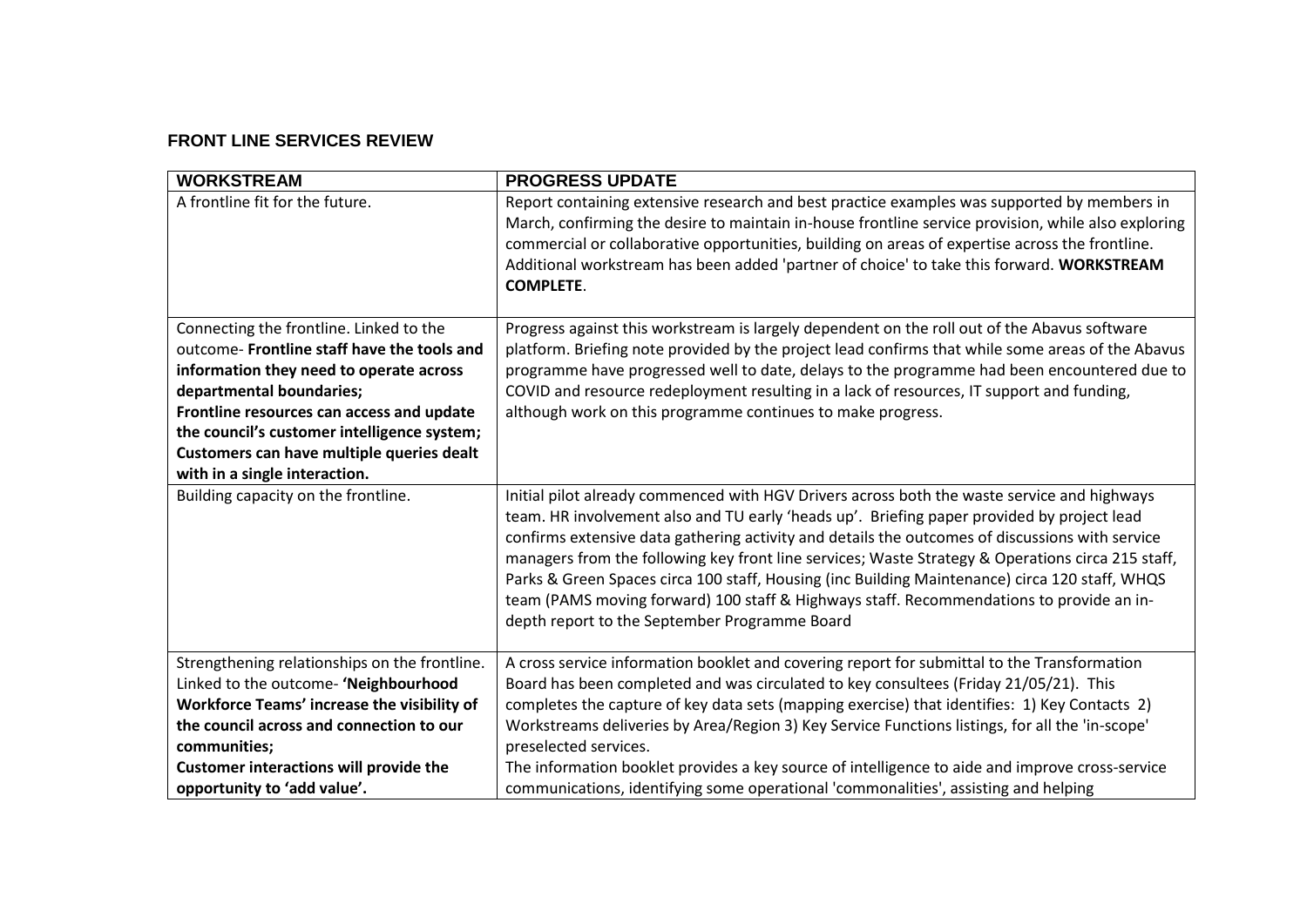|                                                                                                                                                        | understanding of frontline inter-relationships, providing key contact points and provides some<br>further recommendations and proposals for ongoing continual improvement considerations.                                                                                                                                                                                                                                                                                                                                                                                                                                                                                                                                                                                                                                                         |
|--------------------------------------------------------------------------------------------------------------------------------------------------------|---------------------------------------------------------------------------------------------------------------------------------------------------------------------------------------------------------------------------------------------------------------------------------------------------------------------------------------------------------------------------------------------------------------------------------------------------------------------------------------------------------------------------------------------------------------------------------------------------------------------------------------------------------------------------------------------------------------------------------------------------------------------------------------------------------------------------------------------------|
| Paperless front line. Linked to the outcome-<br>Frontline resources can access and update<br>the council's customer intelligence system.               | Mapping activity complete on existing mechanisms for operations (paperless/paper based etc).<br>Online demo of housing software held on 11th June. With regards to frontline services having<br>access to the new Intranet or clocking in remotely, a flexi-time pilot exercise was trialled by<br>WHQS albeit some years ago. The findings in this trial highlighted some barriers that would need<br>to be overcome if implementing this way of working. This will be overcome in development and<br>roll out of a new, accessible intranet. Also raised a Network Enquiry through APSE with other<br>Local Authorities to see if they have implemented a flexible working policy for frontline staff or to<br>see if these individuals clock in remotely and if so what were the barriers they encountered with<br>incorporating this process. |
| A frontline that listens and responds. Linked<br>to the outcome- Customers have a<br>consistent customer experience when<br>engaging with the council. | Headline data from resident survey analysed and 'quality of life' issues identified. Next step is to<br>conduct some further community focus groups on these issues, seeking mutual solutions. Content<br>for engagement campaign has been agreed and invitations to voluntary groups/interested<br>individuals. Campaign materials also to be developed. Recommendations to then follow.                                                                                                                                                                                                                                                                                                                                                                                                                                                         |
| Frontline services as 'partner of choice',<br>Linked to the outcome- Customer's<br>interactions will provide the opportunity to<br>'add value'         | NEW WORKSTREAM. An additional workstream under this corporate review will be beneficial to<br>explore additional commercial opportunities linked to frontline service delivery.                                                                                                                                                                                                                                                                                                                                                                                                                                                                                                                                                                                                                                                                   |

# **SUPPORT SERVICES REVIEW**

| <b>WORKSTREAM</b>                              | <b>PROGRESS UPDATE</b>                                                                           |
|------------------------------------------------|--------------------------------------------------------------------------------------------------|
| Support services fit for the future. Linked to | High-level outcomes determined. Working towards a report that will consider the council's vision |
| the outcome- The council has efficient,        | for the long-term delivery of support services, using best practice examples and insight from    |
| effective and economic support services.       | across the organisation.                                                                         |
| Every support E is spent on 'value' activity.  |                                                                                                  |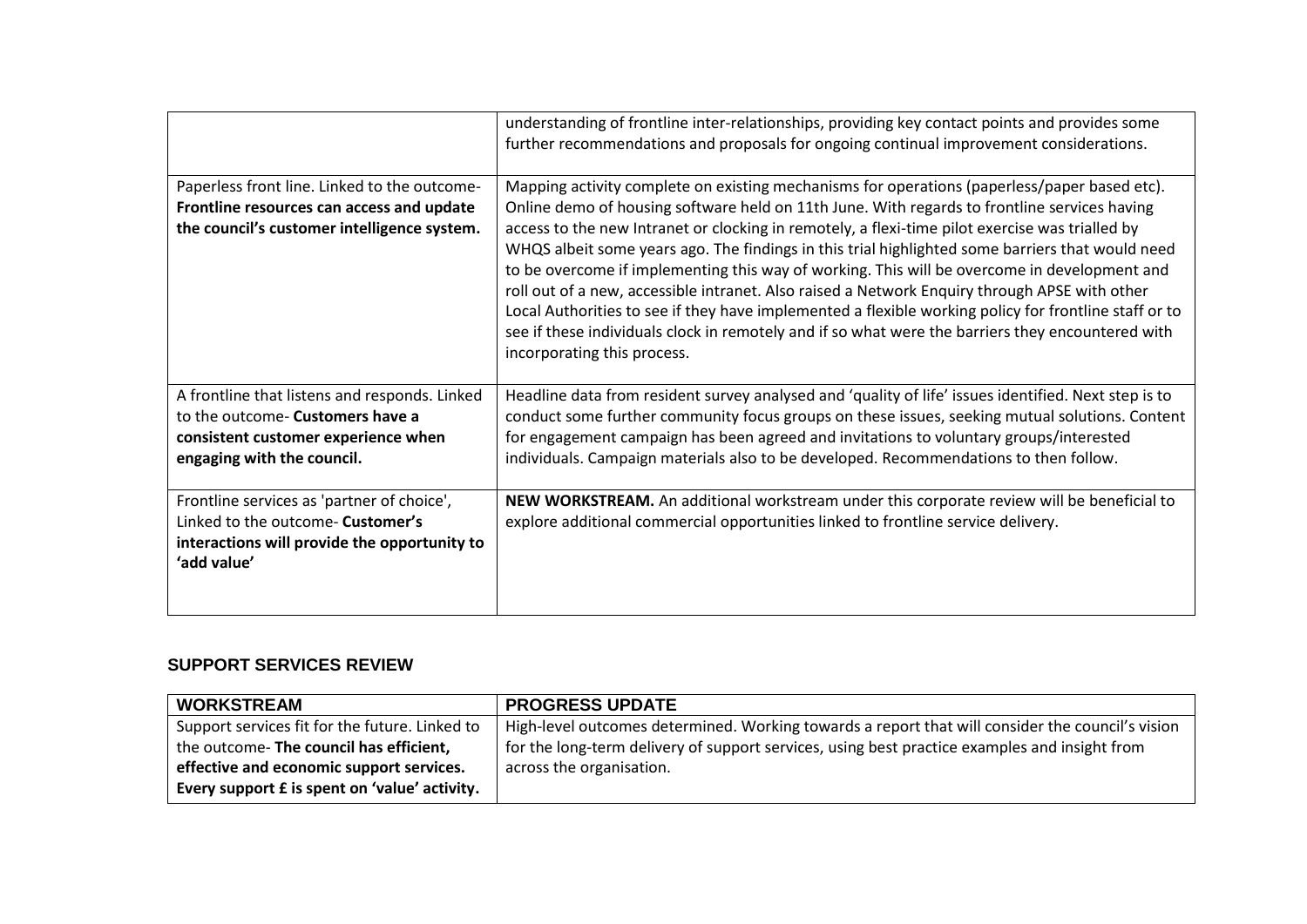| Support services as enablers (not barriers).<br>Linked to the outcome- Support services<br>operate to a consistent and published set of<br>service standards.                                                                               | Feedback from cross-directorate staff engagement sessions has been considered and will form<br>the basis of this corporate review. Long term culture change programme. Further focus groups to<br>be conducted with support and non-support services to clarify direction. Profiling and<br>familiarisation activity of the requirements of support services to be incorporated into this work<br>stream. Review of current service standards to be carried out also. |
|---------------------------------------------------------------------------------------------------------------------------------------------------------------------------------------------------------------------------------------------|-----------------------------------------------------------------------------------------------------------------------------------------------------------------------------------------------------------------------------------------------------------------------------------------------------------------------------------------------------------------------------------------------------------------------------------------------------------------------|
| Support services working smarter/better.<br>Linked to the outcome- Business partners<br>are available to all directorates to ensure<br>their needs; Service standards are being<br>met. Every support £ is spent on 'value'<br>activity.    | Feedback collated from Heads of Service via service profiling to determine current approaches to<br>support services. Peer review of current approaches to corporate support to determine areas of<br>good practice - both internally and externally.                                                                                                                                                                                                                 |
| Efficient support services at the forefront of<br>technological change.                                                                                                                                                                     | High level outcomes determined. Staff feedback has been reviewed. Initial pilot on internal<br>recharging and internal invoicing now being explored as part of the Sustainable Financial Planning<br>corporate review. Future, further opportunities to utilise automation software to reduce<br>administrative burden being explored in partnership with Digital Services.                                                                                           |
| Forward-thinking support services. Linked to<br>the outcome- All support services operate<br>under a centralised professional<br>management structure                                                                                       | Data gathering activity to be conducted on how other councils deliver support services under a<br>centralised, professional management structure. Also linking with the councils Commercial<br>Strategy to explore opportunities for support services to be 'partner of choice', using expertise<br>and skills.                                                                                                                                                       |
| Building relationships across support<br>services. Linked to the outcomes-The<br>Council can access efficient, effective and<br>economic Support Services;<br>Support services are at the forefront of<br>business and technological change | NEW WORKSTREAM This workstream will explore the current and future relationships between<br>support services colleagues operating outside of the corporate centre and the corporate centre<br>itself.                                                                                                                                                                                                                                                                 |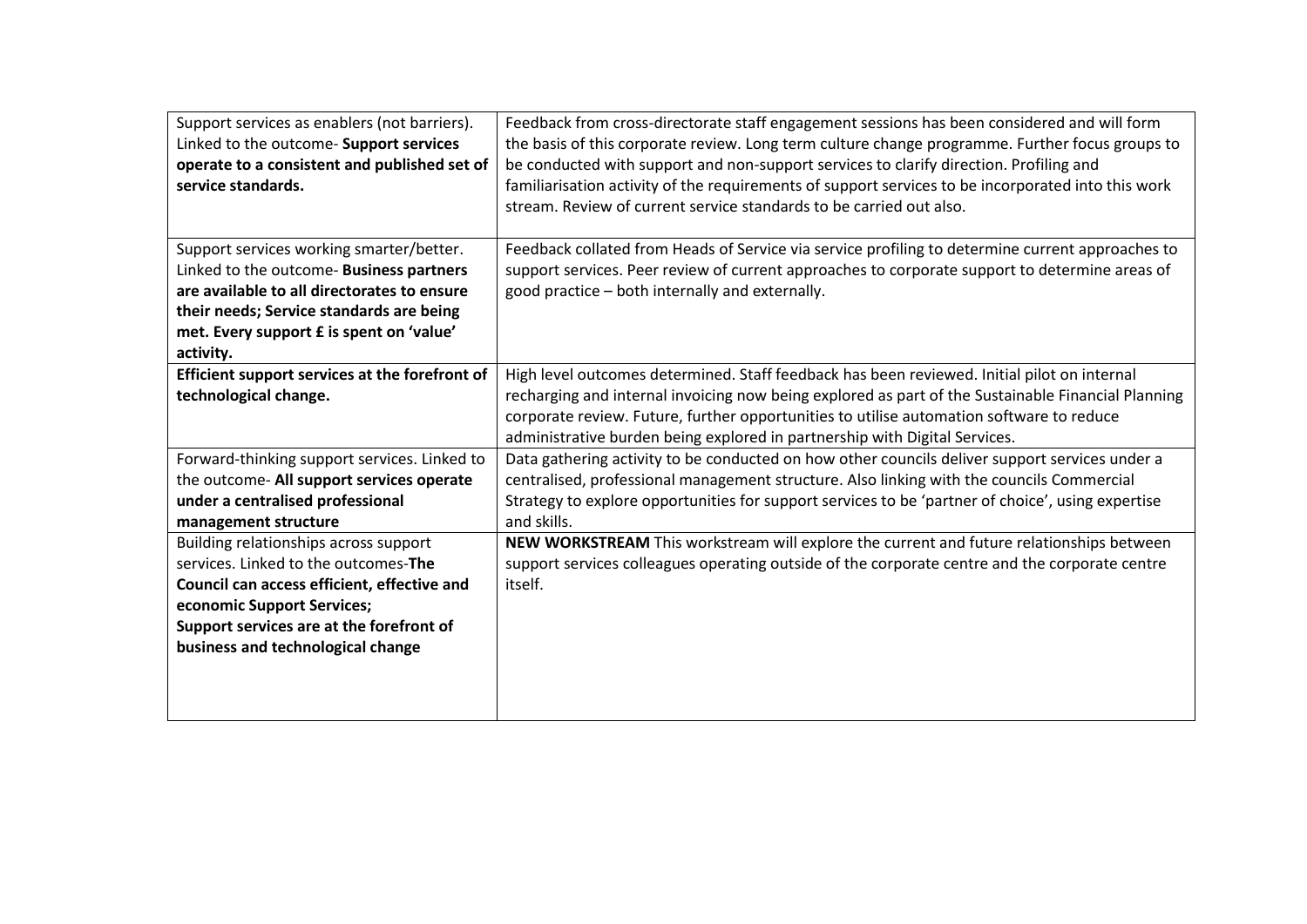# **INFORMATION, INSIGHTS, and INTELLIGENCE REVIEW**

| <b>WORKSTREAM</b>                                   | <b>PROGRESS UPDATE</b>                                                                                                                                                                                                                                    |
|-----------------------------------------------------|-----------------------------------------------------------------------------------------------------------------------------------------------------------------------------------------------------------------------------------------------------------|
| Data Audit.                                         | Initial audit of data sources completed and analysis underway. New workstream lead due to staff<br>changes. Engaging with digital transformation experts to analyse current data collection, storage<br>and use, and advise on options for a "data lake". |
| Review of legacy applications and system<br>review. | Digital Solutions Board now meeting regularly and advising on consolidation, renewal and<br>replacement as contracts expire. Forward programme developed. First legacy app transition                                                                     |
|                                                     | identified and being implemented (Snap Surveys).                                                                                                                                                                                                          |
| Universal Reporting Structure. Linked to the        | Data Audit results will help to inform priorities for enhanced report development. Investigating                                                                                                                                                          |
| outcome- An enterprise data platform is in          | potential for DPAs/CPA and other reports to be converted to a Power BI format. Drawing up a                                                                                                                                                               |
| place that enables the Council to securely          | strategy document to include options for the rollout of access to, and skills in the use of, Power                                                                                                                                                        |
| and efficiently use data and analytics to           | BI, across CCBC, including the likely investment required.                                                                                                                                                                                                |
| make decisions; Officers in the field and           |                                                                                                                                                                                                                                                           |
| across customer touch points can access             |                                                                                                                                                                                                                                                           |
| and update the intelligence system in real          |                                                                                                                                                                                                                                                           |
| time; The collection and presentation of            |                                                                                                                                                                                                                                                           |
| performance data is automated;                      |                                                                                                                                                                                                                                                           |
| The organisation has an enhanced                    |                                                                                                                                                                                                                                                           |
| analytical capacity that can confirm current,       |                                                                                                                                                                                                                                                           |
| and identify future, need.                          |                                                                                                                                                                                                                                                           |
| Software Skills for Staff.                          | Workstream refined to cover CCBC-wide staff skills in key software packages and inform future                                                                                                                                                             |
|                                                     | staff learning programmes.                                                                                                                                                                                                                                |
| Implementation of the Digital Strategy.             | ICT Strategy approved by Cabinet 9th June 2021. Monitoring and reporting arrangements                                                                                                                                                                     |
| Linked to the outcome-The Council has an            | through Digital Leadership Group.                                                                                                                                                                                                                         |
| enterprise data and information strategy in         |                                                                                                                                                                                                                                                           |
| place that supports predictive analytics as a       |                                                                                                                                                                                                                                                           |
| means of identifying forthcoming need               |                                                                                                                                                                                                                                                           |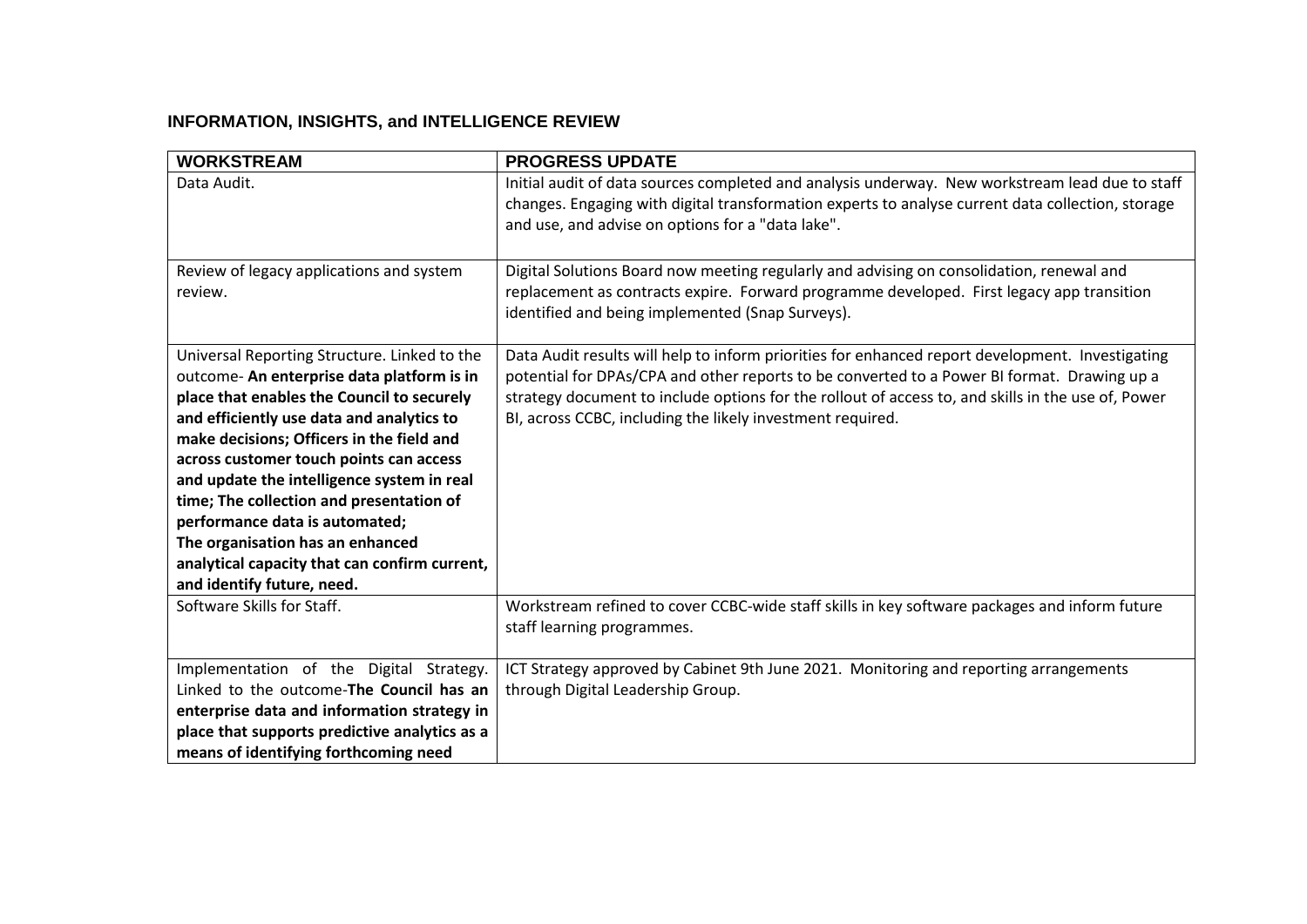# **AGILE (FLEXIBLE) WORKING REVIEW**

| <b>WORKSTREAM</b>                                                                                                                                                                                                                                                  | <b>PROGRESS UPDATE</b>                                                                                                                                                                                                                                                                                                                                                                                                                                                                                                                                                                                                                                                       |
|--------------------------------------------------------------------------------------------------------------------------------------------------------------------------------------------------------------------------------------------------------------------|------------------------------------------------------------------------------------------------------------------------------------------------------------------------------------------------------------------------------------------------------------------------------------------------------------------------------------------------------------------------------------------------------------------------------------------------------------------------------------------------------------------------------------------------------------------------------------------------------------------------------------------------------------------------------|
| Define our approach to agile working. Linked<br>to the outcome- Clear definition of the agile<br>working offer where an appropriate mix of<br>home / remote and office-based working is<br>supported; and employees are trusted to<br>get their job done flexibly. | Categorisation data returned and high-level analysis completed - patterns emerging - location<br>information reviewed and data set prepared for distribution to Heads of Service.                                                                                                                                                                                                                                                                                                                                                                                                                                                                                            |
| Resource / Infrastructure assessment.<br>Linked to the outcome- Officers and<br>Members have the equipment and<br>infrastructure to work effectively and safely<br>in an agile way.                                                                                | Data collated on equipment issued (PCs, Laptops and Mobiles). Checking accuracy and securing<br>additional information via a survey, big issues with compliance. Define equipment specifications<br>ready for cross analysis with the categorisation exercise to establish high level costings.<br>Undertake a de-commissioning exercise for old IT equipment i.e. iGels undertaking a pilot in<br>Customer & Digital Service first. This is in readiness for a more agile solution with regarding<br>personal tech i.e. laptop and docking station.                                                                                                                         |
| Policy and procedure review.<br>Linked to the outcome- Our policy and<br>procedures are updated to support staff<br>and compliment flexible/agile working.                                                                                                         | Commenced policy review – policies needing change identified – policies allocated for review.<br>Second staff survey completed and results analysed. The policies and procedures will be updated,<br>as appropriate, when a defined model of agile working for CCBC is agreed.                                                                                                                                                                                                                                                                                                                                                                                               |
| Property portfolio and economic impact<br>assessment. Linked to the outcome-<br><b>Administrative buildings are</b><br>repurposed to provide an appropriate<br>mix of fixed desks / hot desks, touch<br>down points, quiet space and meeting<br>space.             | An assessment of the economic impact and the potential opportunities of asset disposal will be<br>carried out on completion of the planning policy appraisals -an Asset Management Strategy is<br>already in place which provides a clear strategy for the rationalisation and consolidation of office<br>accommodation at the Tredomen Park complex. In scope buildings for this project have been<br>identified on this basis and planning policy appraisals have been carried out to identify the<br>redevelopment potential of each in scope building and any associated redevelopment<br>opportunities within the area which could be unlocked by the release of sites. |
| Community impact and future<br>engagement. Linked to the outcome-<br><b>Administrative buildings are</b><br>repurposed to provide an appropriate                                                                                                                   | The Community Impact Workstream has collated relevant information gathered by other service<br>reviews, including Walk-in Services, as well as the outcomes of the Caerphilly Conversation. Next<br>steps are to identify areas that warrant a closer analysis to identify any additional community                                                                                                                                                                                                                                                                                                                                                                          |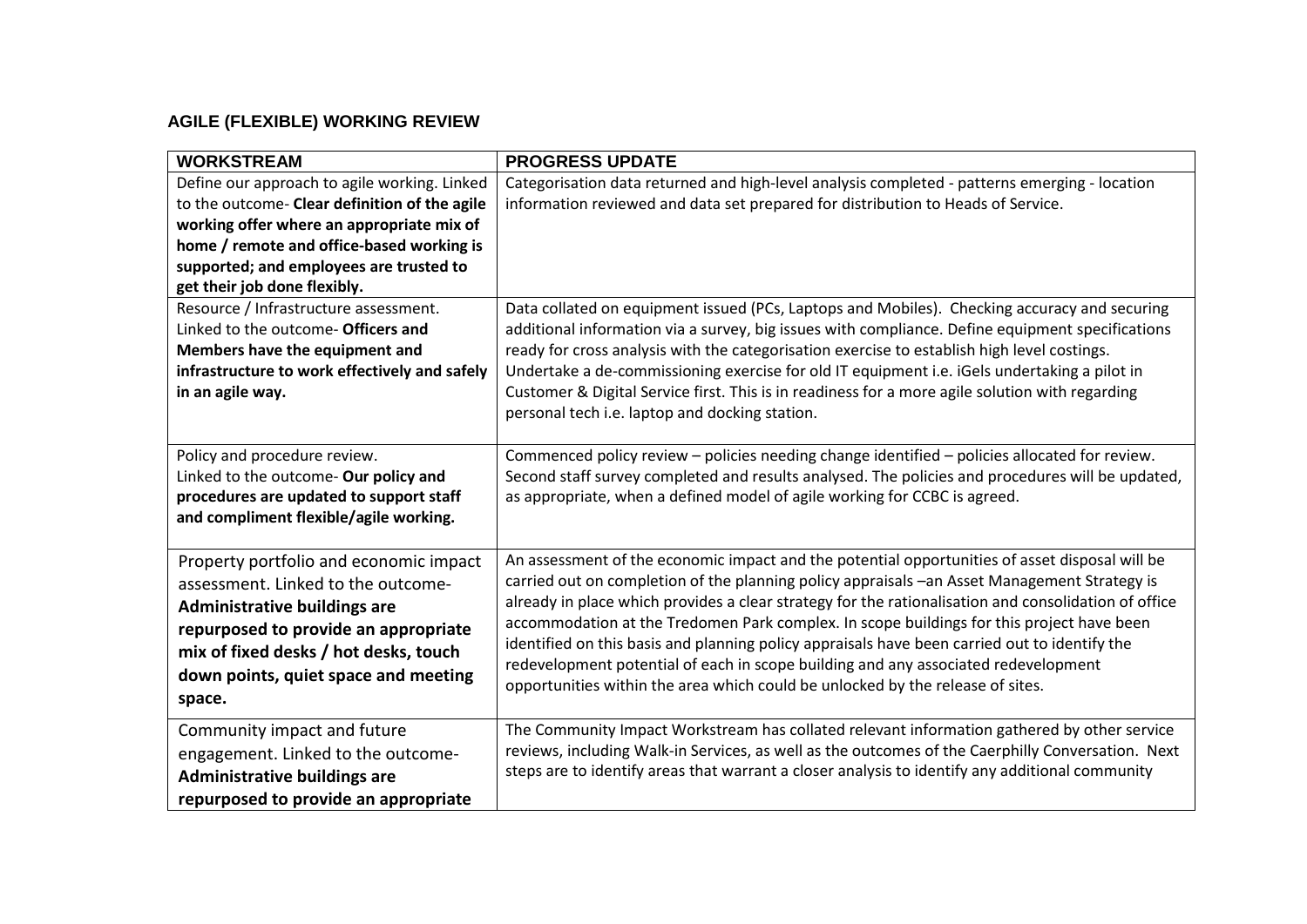| mix of fixed desks / hot desks, touch<br>down points, quiet space and meeting<br>space. | impacts. The assessment of impact will be better informed once a defined model of agile working<br>delivery is agreed.                                                                                                                                                                                                                                                                                          |
|-----------------------------------------------------------------------------------------|-----------------------------------------------------------------------------------------------------------------------------------------------------------------------------------------------------------------------------------------------------------------------------------------------------------------------------------------------------------------------------------------------------------------|
| Ty Penallta Back to Office                                                              | NEW WORKSTREAM. 2 phases need to be prioritised and delivered at pace. Action Plan created.<br>Ty Penallta decluttering completed. Still need to home work as per WG guidelines but looking to<br>open front of house to the public. Slightly more flexibility in respect of numbers in the office. HoS<br>instructed to look at staffing structure and appropriate risk assessments during covid restrictions. |

#### **SUSTAINABLE FINANCIAL PLANNING REVIEW**

| <b>WORKSTREAM</b>                            | <b>PROGRESS UPDATE</b>                                                                           |
|----------------------------------------------|--------------------------------------------------------------------------------------------------|
| Long Term Financial Planning. Linked to the  | Medium Term Financial Plan updated and approved by Council. Findings of the assessment review    |
| outcome - Ensure the Council has a long-     | in the financial statements for this to be monitored. Meeting informally with Cabinet to discuss |
| term financial plan that supports the        | capture of outcomes and financial outcomes for the corporate reviews.                            |
| delivery of council services and the         |                                                                                                  |
| development of new and improved service      |                                                                                                  |
| models and matching our budget to the        |                                                                                                  |
| specific needs of the community.             |                                                                                                  |
| Review of Investment Strategy. Linked to the | Focus group set up to review current strategies and documents and provide feedback. Review of    |
| outcome- Ensure it is sustainable and        | other LA's underway.                                                                             |
| enables us to turn on and off services as    |                                                                                                  |
| required.                                    |                                                                                                  |
| Financial Regulations Refresh & Training.    | Document review work ongoing during the summer. All stakeholders engaged and working on          |
| Linked to the outcome- Help to develop       | their relevant sections.                                                                         |
| outcome based budgeting.                     |                                                                                                  |
| Invoice centralization and automation.       | Microsoft Dynamics session to be held and project brief finalised.                               |
| Linked to the outcome- Effective and         |                                                                                                  |
| efficient spend control.                     |                                                                                                  |
| Internal invoicing. Linked to the outcome-   | Process mapping for internal invoicing (catering) almost complete. Data extract done and         |
| Effective and efficient spend control.       | cleansed and work beginning on options for alternatives.                                         |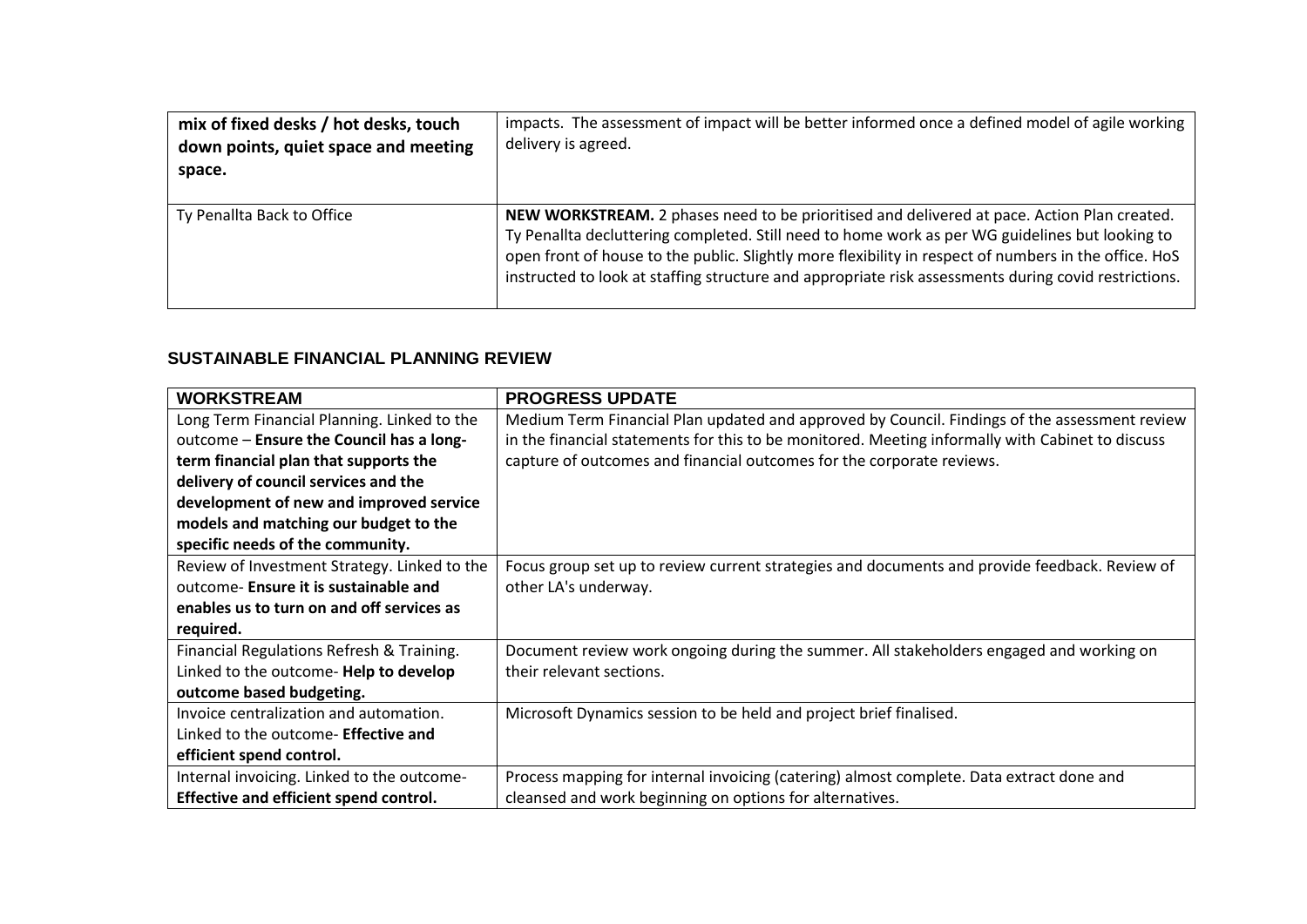## **WORKFORCE DEVELOPMENT REVIEW**

| <b>WORKSTREAM</b>                                                                                                                                                                                                                                                                                                                                                             | <b>PROGRESS UPDATE</b>                                                                                                                                                                                                                                                                                                                                                                                                                                                                                                                                                                                                                                                             |
|-------------------------------------------------------------------------------------------------------------------------------------------------------------------------------------------------------------------------------------------------------------------------------------------------------------------------------------------------------------------------------|------------------------------------------------------------------------------------------------------------------------------------------------------------------------------------------------------------------------------------------------------------------------------------------------------------------------------------------------------------------------------------------------------------------------------------------------------------------------------------------------------------------------------------------------------------------------------------------------------------------------------------------------------------------------------------|
| <b>Workforce Planning</b><br>1.<br>2. Workforce Development Strategy<br>Linked to the outcome- Current and future<br>workforce needs are known, modelled and<br>are capable of meeting changing service<br>delivery requirements and needs through<br>implementation of the Workforce<br><b>Development Strategy and Workforce</b><br>Planning Framework and manager toolkit. | <b>WORKSTREAM COMPLETE</b><br>Working Draft completed and critical feedback received from HR Management Team.<br>1.<br>Edits being incorporated into draft in readiness for pilot. BI Team to be contacted to<br>determine fit with Service Planning process.<br>Going to P&R Scrutiny and Cabinet 28/29th September respectively.<br>2.                                                                                                                                                                                                                                                                                                                                           |
| 1. Recruitment Review<br>Corporate Induction<br>2.<br>Linked to the outcome- Modernised and<br>agile vacancy management, on-boarding<br>and induction programmes, fit for purpose<br>as we look to embed flexible working<br>across the authority.                                                                                                                            | 1. Process maps completed and areas of inefficiency identified. iTrent On-boarding and<br>Mobile Self Services modules are now available to use as part of our contract and work is<br>underway to configure these modules for implementation - Digital Services resources are<br>critical. Stakeholder/customer engagement underway. Application form under review.<br>Intranet specification completed and we've gone out to tender for development; action<br>2.<br>plan agreed with clear objectives and critical actions identified. Onboarding/Induction<br>Framework being circulated for consideration. Welcome video being developed by the<br><b>Communication Team.</b> |
| Well-being Strategy. Linked to the<br>outcome- Development of a Well-being<br><b>Strategy outlining our commitments,</b><br>priority actions and corporate<br>objectives to support our employees'<br>physical and mental health and well-<br>being at this especially difficult time.                                                                                        | <b>WORKSTREAM COMPLETE.</b> Going to P&R Scrutiny and Cabinet 28/29th September respectively.                                                                                                                                                                                                                                                                                                                                                                                                                                                                                                                                                                                      |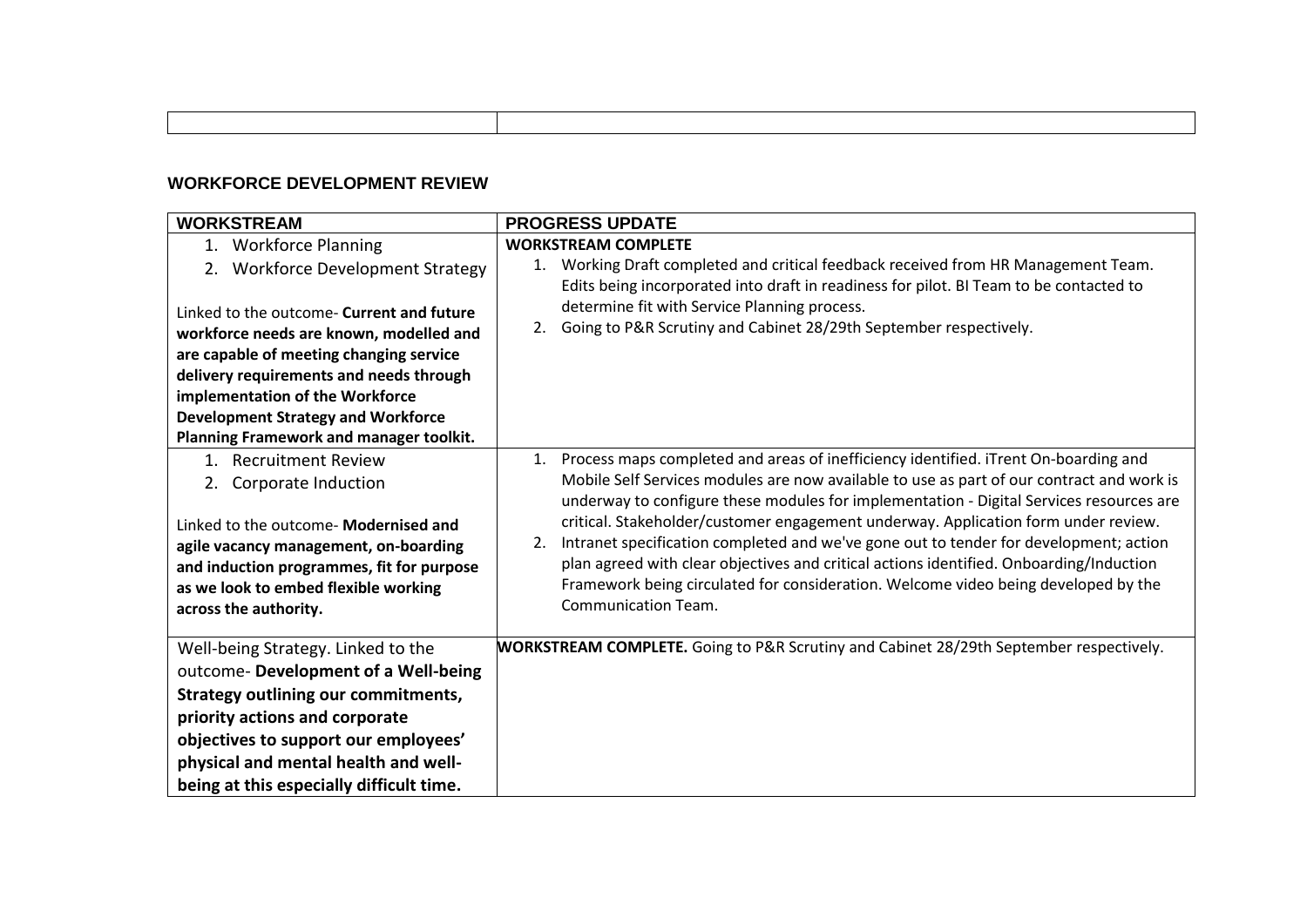| Manager Training Programme.             | Training providers engaged (Talk Training/ACT/Educ8/Coleg y Cymorth/University of South          |
|-----------------------------------------|--------------------------------------------------------------------------------------------------|
| Linked to the outcome- Compilation of a | Wales/Open University/National Training Federation Wales); Schedule of rates received from       |
| management learning and development     | procurement and other local providers have submitted proposals for delivering Business and       |
| programme.                              | Personal Skills training. Finance contacted re L&D budget information - finance officer to be    |
|                                         | included in project team.                                                                        |
|                                         |                                                                                                  |
|                                         | Management Training Directory draft completed, and this is informing an analysis of Corp         |
|                                         | Training resource requirements; Managing Remote/Hybrid Teams training being reviewed and         |
|                                         | video training trialled - Digital Leadership training being explored through Bridgend College in |
|                                         | partnership with Aspire2b; WULF union learning being explored and initial meetings held. Results |
|                                         | of engagement sessions and L&D survey findings relating to Learning and Development are          |
|                                         | providing interesting data. Learning Management System project is expanding and gathering        |
|                                         | pace. Now a Wales wide project with a view to developing an improved digital learning            |
|                                         | platform/solution and a One Wales approach for universal learning modules.                       |
|                                         |                                                                                                  |

# **CORPORATE VOLUNTEERING AND COMMUNITY PARTNERSHIP REVIEW**

| <b>WORKSTREAM</b>                          | <b>PROGRESS UPDATE</b>                                                                            |
|--------------------------------------------|---------------------------------------------------------------------------------------------------|
| Support & Embed Social Action within our   | Caerphilly Cares team circulated the link to the Dewis page far and wide - internal and community |
| Communities - Mapping. Linked to the       | partners. Ongoing activity to continue maintaining and awareness raising. Forum now set up for    |
| outcome- Community resources are           | community groups - and for some groups online is not practical and this will continue to grow and |
| nurtured in order to provide additional    | then split up geographically.                                                                     |
| capacity and support to key areas of need. |                                                                                                   |
| Support & Embed Social Action within our   | Joint post (CCBC and GAVO) volunteer post appointed and started on 19th July. Evaluation of       |
| Communities - Building relationships and   | delivery so far taking place. Web page launched. Positive workshop session held with Viv Daye     |
| empowering (Caerphilly Cares). Linked to   | and Housing rents team. Need to increase volunteers due to demand, so in discussion with          |
| the outcome- Community resources are       | Comms. Bid to Strategic Volunteering Grant being prepared to support delivery of CCBC             |
| nurtured in order to provide additional    | Volunteering scheme.                                                                              |
| capacity and support to key areas of need. |                                                                                                   |
| The community spirit seen through Covid-   |                                                                                                   |
| 19 becomes the backbone of the borough.    |                                                                                                   |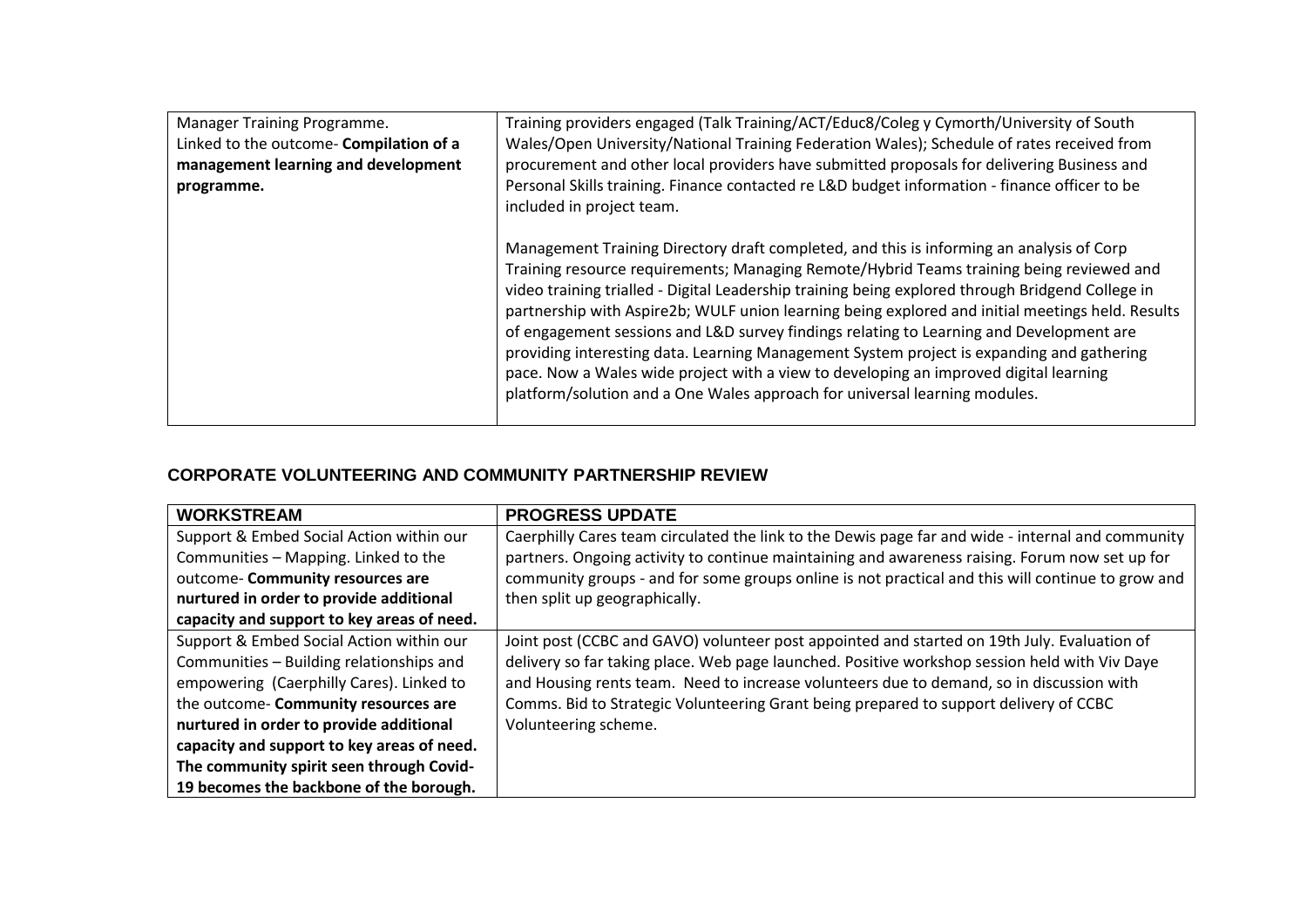| Support & Embed Social Action within our<br>Communities - Culture (link to Caerphilly<br>Conversation). Linked to the outcome-The<br>community spirit seen through Covid-19<br>becomes the backbone of the borough.                                                                                                                  | Internally - sessions with cabinet and opposition leaders and scrutiny on introduction to co-<br>production. Train the trainer session for 16 officers to allow us to deliver the training ourselves.<br>Sessions with members on CEF, held middle September, good attendance. Resident surgeries<br>being attended with community groups, and working with Comms on roll out of CEF. Closing date<br>for first round is 31st October. Internal engagement sessions being run by Directors - will touch on<br>some of this work as part of those sessions. Policy team to manage applications - process is all<br>implemented, web page is up and running, inbox is up and running. Consider ongoing<br>monitoring/outcomes measurements in place. |
|--------------------------------------------------------------------------------------------------------------------------------------------------------------------------------------------------------------------------------------------------------------------------------------------------------------------------------------|----------------------------------------------------------------------------------------------------------------------------------------------------------------------------------------------------------------------------------------------------------------------------------------------------------------------------------------------------------------------------------------------------------------------------------------------------------------------------------------------------------------------------------------------------------------------------------------------------------------------------------------------------------------------------------------------------------------------------------------------------|
| Corporate Volunteer Policy - Developing<br>and Implementing Policy. Linked to the<br>outcome- Council has an approved<br><b>Volunteering Strategy that creates and</b><br>sustains volunteering capacity across<br><b>Caerphilly communities.</b><br>Council staff are able to volunteer and have<br>their contributions recognised. | Implementation phase - 5th October Mgmt Network to explain the process and policy. Checking<br>systems are working iTrent etc. check that buddies can sign up to the system as well, test for all<br>aspects. CX to do a video on home page of intranet to launch, documentation and sign up -<br>Caerphilly Cares website once up and running will host this information. Policy intranet page to be<br>updated int he interim (next week). This will also be included in the Director Engagement Sessions<br>high level summary.                                                                                                                                                                                                                 |
| Third sector delivery and associated<br>outcomes for communities.                                                                                                                                                                                                                                                                    | Agreed that this workstream can be paused for reporting but base data still being gathered owing<br>to finance capacity. Project group is still working through this information and will be collating<br>information from Heads of Service. First stage collecting the data and how is this managed use<br>this up to the election and then look at options for future following election. NO changes in any<br>funding proposed until 2023.                                                                                                                                                                                                                                                                                                      |
| Engagement Strategy to be drafted                                                                                                                                                                                                                                                                                                    | NEW WORKSTREAM. Setting up internal working group to look at ideas and options. Looking at<br>internal and external mapping exercise - what do we already have, working with local Cllrs what is<br>already out within the wards and also will look at community councils. Looking at other LA's to<br>see what they have in terms - looking at best practice across the sector. Discussion at PB with<br>draft strategy for November 2021.                                                                                                                                                                                                                                                                                                        |